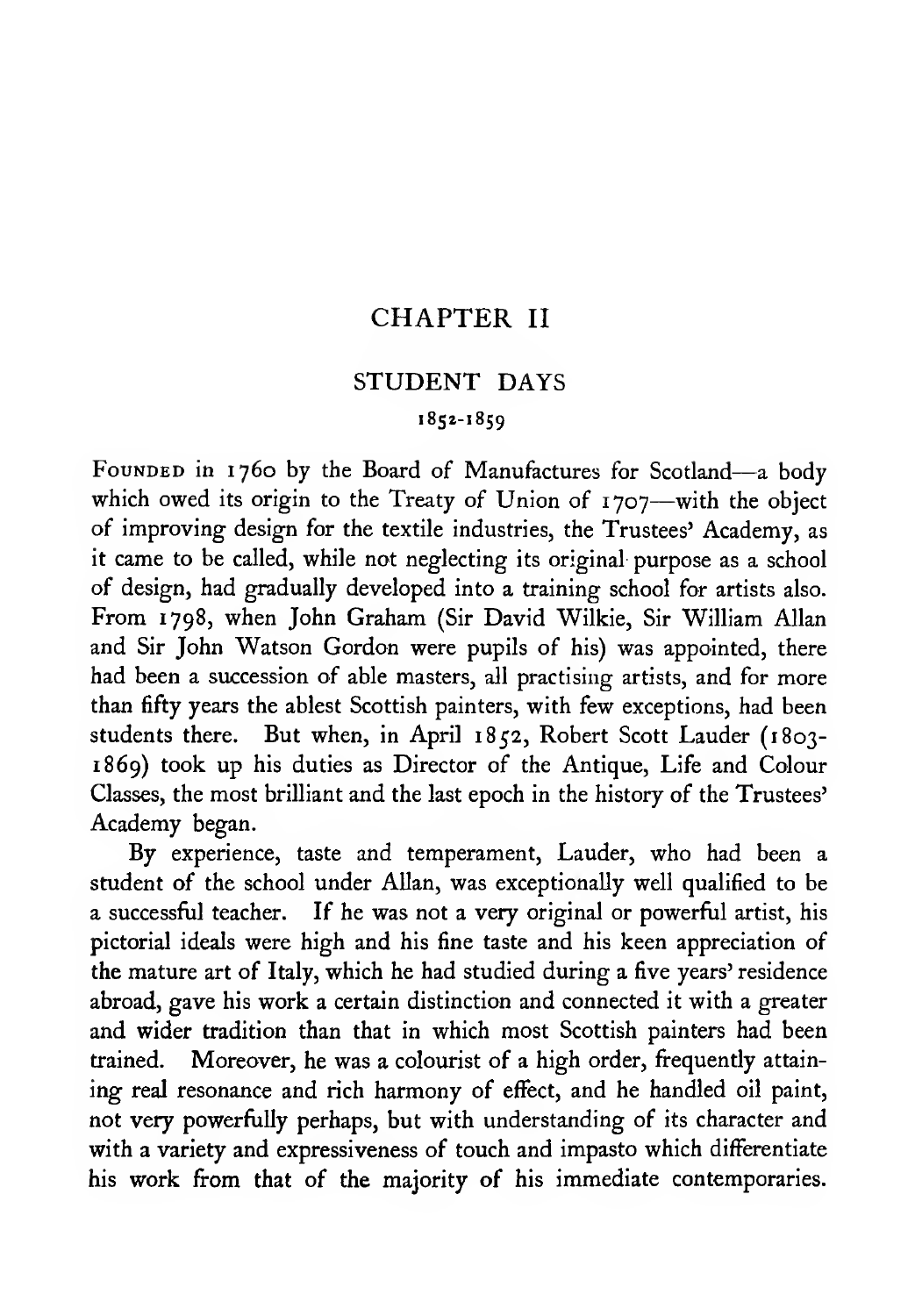Of even greater importance in relation to his mastership than his accomplishments as <sup>a</sup> painter, though these commanded respect, was the engaging quality of his personality. He won not only the admiration but the affection of the students who gathered round him in Edinburgh, and he possessed a contagious enthusiasm for all that was beautiful, which acted as a splendid spur to their youthful ardour.

Lauder's rare gifts as a teacher did not lie in example and precept. He did not paint demonstration studies before his classes or lay down any formal rules for work. Contact with him did not involve learning to draw in <sup>a</sup> special way or to paint in <sup>a</sup> particular manner. Although the work of his pupils is marked by certain technical affinities, he was less the expounder of a method than the source of a vitalising artistic atmosphere. At the same time, if the doing of a thing was sometimes made to appear more important than the way in which it should be done, craftsmanship was by no means neglected. The delicate precision and expressive completeness of the studies made in the school bear witness to the sincere and thorough work he got from his pupils, and the matured styles of the best of them, varied though these are, reveal the admirable character of their early training. It was seldom, however, that he touched their studies with brush or pencil. He criticised what had been done, indicated what should be striven for, and, more inclined to praise strong points than to censure weak, developed and strengthened their artistic individualities, and gave them confidence in their own gifts. Yet while Lauder's spirit was the kindling flame and the compelling influence, John Ballantyne's humbler, but almost equally necessary, share in the formation of the students' practical equipment must not be forgotten. His more academic draughtsmanship and preference for completeness made an excellent foil to Lauder's inspiring enthusiasm and devotion to colour. It was to Ballantyne<sup>1</sup> also that the students were chiefly indebted for hints as to technical methods and procedure.

The class hours were from 8 to 10 in the morning, when Ballantyne was usually in charge, and from 6 to <sup>8</sup> in the evening, when Lauder visited; but the Statue Gallery was open from 10 to 4, and for five days <sup>a</sup> week <sup>a</sup> student could work for twelve hours if he chose. Most of those

<sup>1</sup> John Ballantyne (1815-1897), a member of the Royal Scottish, and a painter of subject pictures. He was Lauder's assistant in the school.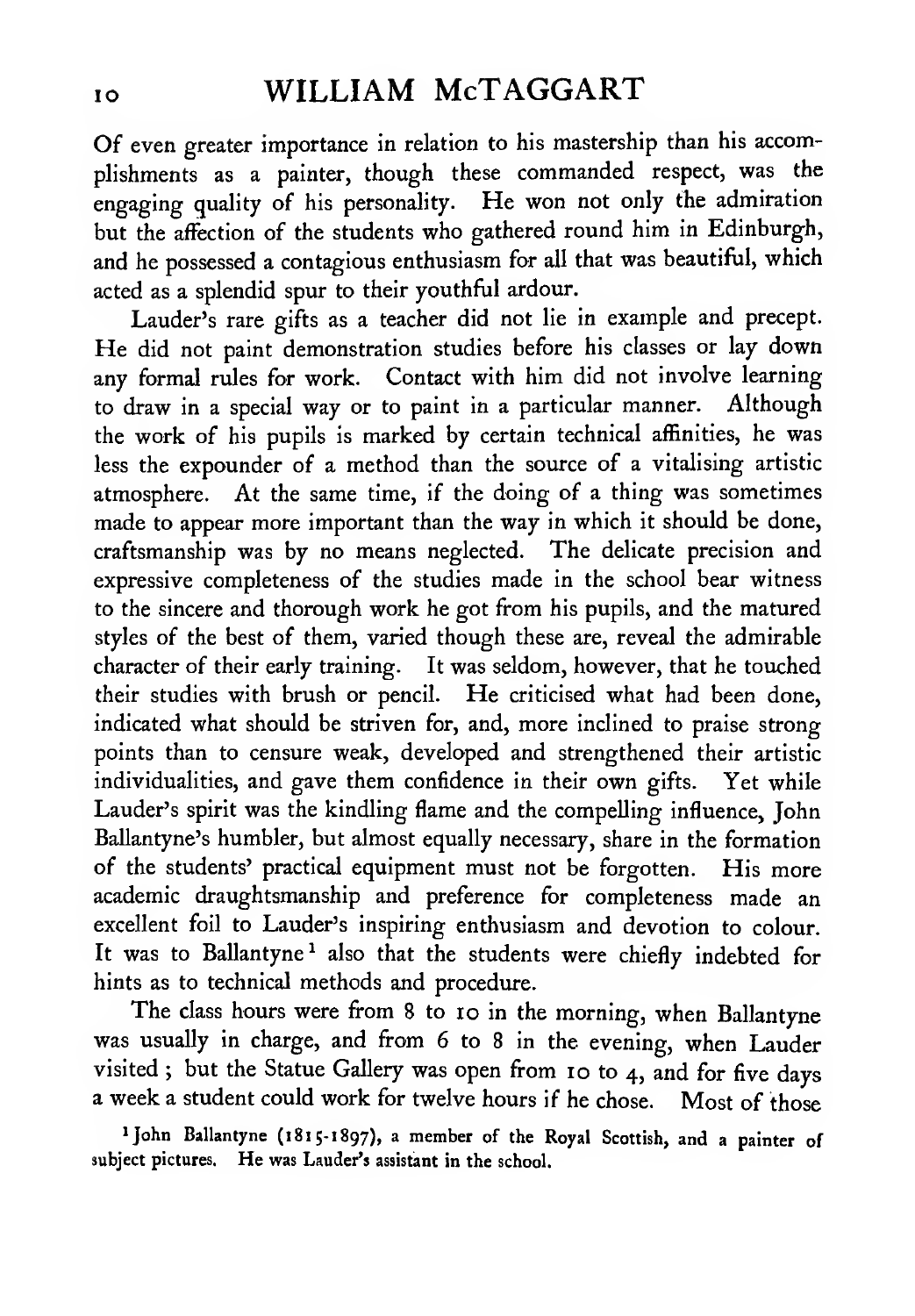who were devoting themselves to art took full advantage of these opportunities.

Under Scott Lauder the Academy rapidly recovered the prestige it had been losing during the preceding six or seven years, and soon the class-rooms were crowded. When, only a fortnight after his advent, McTaggart joined the school, <sup>a</sup> number of those who were to form the group whose achievement was to become their master's chief claim to distinction were already there. Orchardson (1832- 19 to), who had com menced his studies in  $1845$  and was now an accomplished painter and an exhibitor of some vears' standing, had indeed left the classes. But he exhibitor of some years' standing, had indeed left the classes. returned, and although irregular in attendance, came under Lauder's influence and in turn influenced Lauder's pupils. Mr. Hugh Cameron (born 1835), then an architect's pupil; Mr. Peter Graham (born 1836), at that time a wood engraver ; and John MacWhirter (1839-1911) had been attending for three, two and one year respectively. George A. Lawson (1832-1904) and John Hutchison (1833-1910), both subsequently sculptors, were there also. A year later George Paul Chalmers (1833- 1878) came from Montrose to begin his studies, and in <sup>1855</sup> Tom Graham (1840-1906), who hailed from Orkney, and John Pettie (1839-1893), whose home was at East Linton—all three soon intimate with one another and dear friends of McTaggart—were enrolled. The growing reputation of the Academy also attracted a number of artists who had previously closed their student careers. John Burr (1831-1893) and his brother Alexander (1835-1899) returned in 1854 : W. F. Vallance  $(1827 - 1904)$  and J. B. Macdonald  $(1829 - 1901)$  in  $1855$ . And although there is little definite evidence of Lauder's influence in their styles, the presence for even a short time amongst his pupils of Alexander Fraser  $(1828-1899)$  and Sam Bough  $(1822-1878)$ , whose work, each in its different way, holds a notable place in Scottish landscape-painting, seems worth mentioning.

II

The contrast between McTaggart's youthful surroundings and those in which he found himself in Edinburgh was very marked. Instead of distrust of art, he found enthusiasm ; instead of blind groping by himself for a means of expression, he found sympathetic direction from an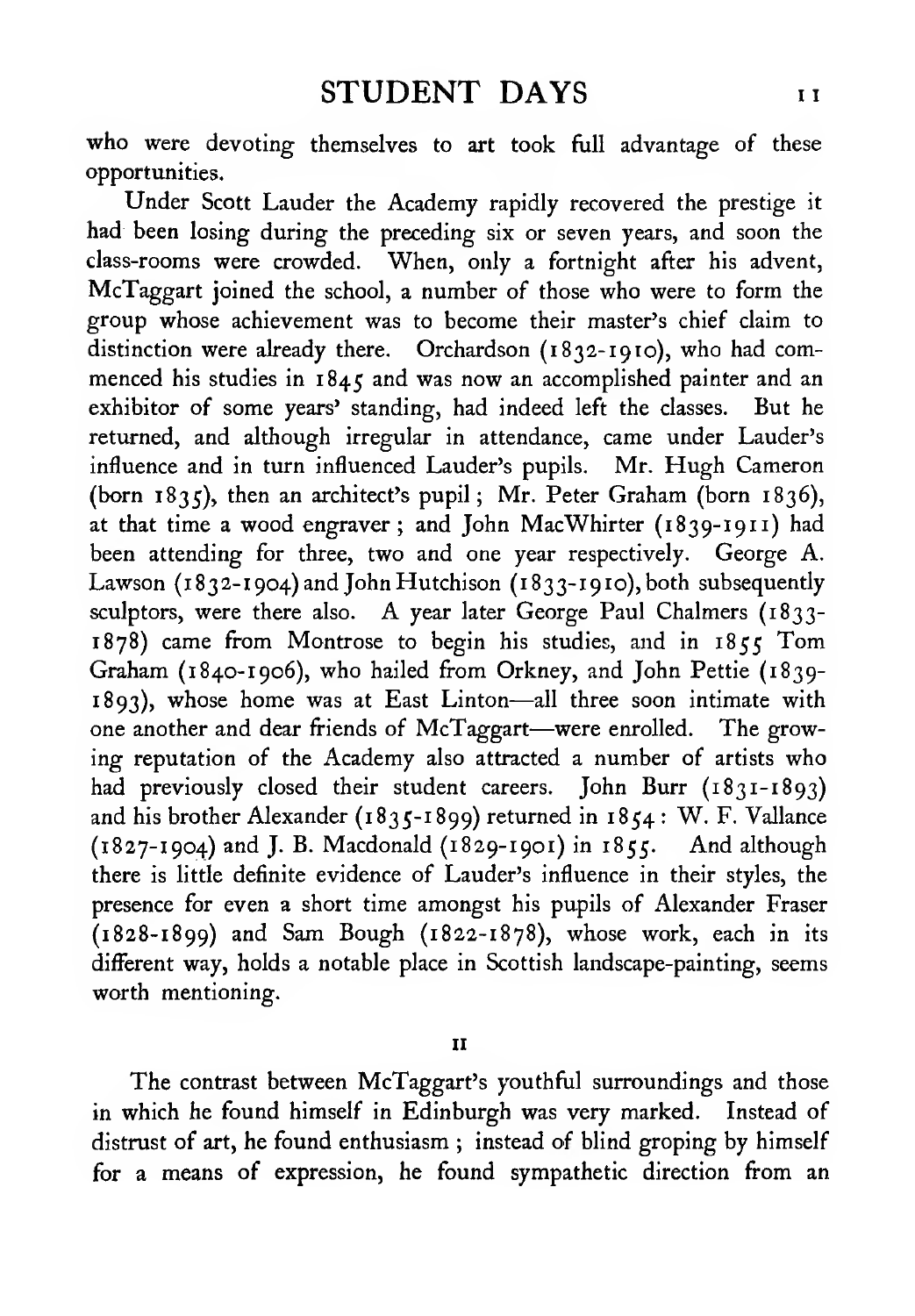experienced practitioner, who was fortunately also an initiate in the rarer qualities of art; instead of isolation amongst people who looked upon his ambitions as foolishness or worse, he found himself one of a crowd of eager youths devoted to things he loved, and following in the steps of men who had won respect for themselves and the art they practised. Such a change of environment could not fail to be stimulating to a lad of his ardent disposition. But while he was sensitive, eager, passionate, he was also self-reliant, courageous and prudent, as he had need to be if he were to win his way and make the most of his opportunities. For, in his own phrase, he "had thrown away the scabbard." He was now entirely dependent upon his own resources, and had to live by his work, while he learned the way to do it. That he succeeded is the best testi mony both to the validity of his talent and the integrity and strength of his character. From the time he was sixteen he kept himself as an artist, and, during all the years of his struggles and of his success alike, he was never false to his ideals or worked in ways of which his artistic conscience did not approve.

One sees him, and even something of his new environment, in a small oil portrait painted by him a few months after he arrived in Edinburgh. Already, in handling, tone and colour, there are traces of the influences under which he had recently come ; but these are not the interest of this little picture. That lies in the face that looks out at us the fresh smooth face of a youth of seventeen, oval in shape, with thin delicately moulded features, <sup>a</sup> sweet sensitive mouth with dimples at the corners, a well-formed chin, and half-shadowed eyes of grey-blue gazing, half shyly, half defiantly, from below a wide and rounded brow surmounted by <sup>a</sup> soft mass of wavy tawny-brown hair. The big bow tie and the wide collar give that touch of difference from the young man at business which seems inevitable with the youthful artist. There is little hint of the boy fresh from the country, and one of the town-bred lads, who was at the Academy when McTaggart arrived, says that there was nothing countrified about either his looks or his ways. But even <sup>a</sup> self-portrait, self-revealing though such are, fails to create the vivid impression he seems to have made on those who met him. That he was singularly bright and attractive, with his Celtic warmth of manner and spontaneity of wit, is obvious enough from his popularity amongst his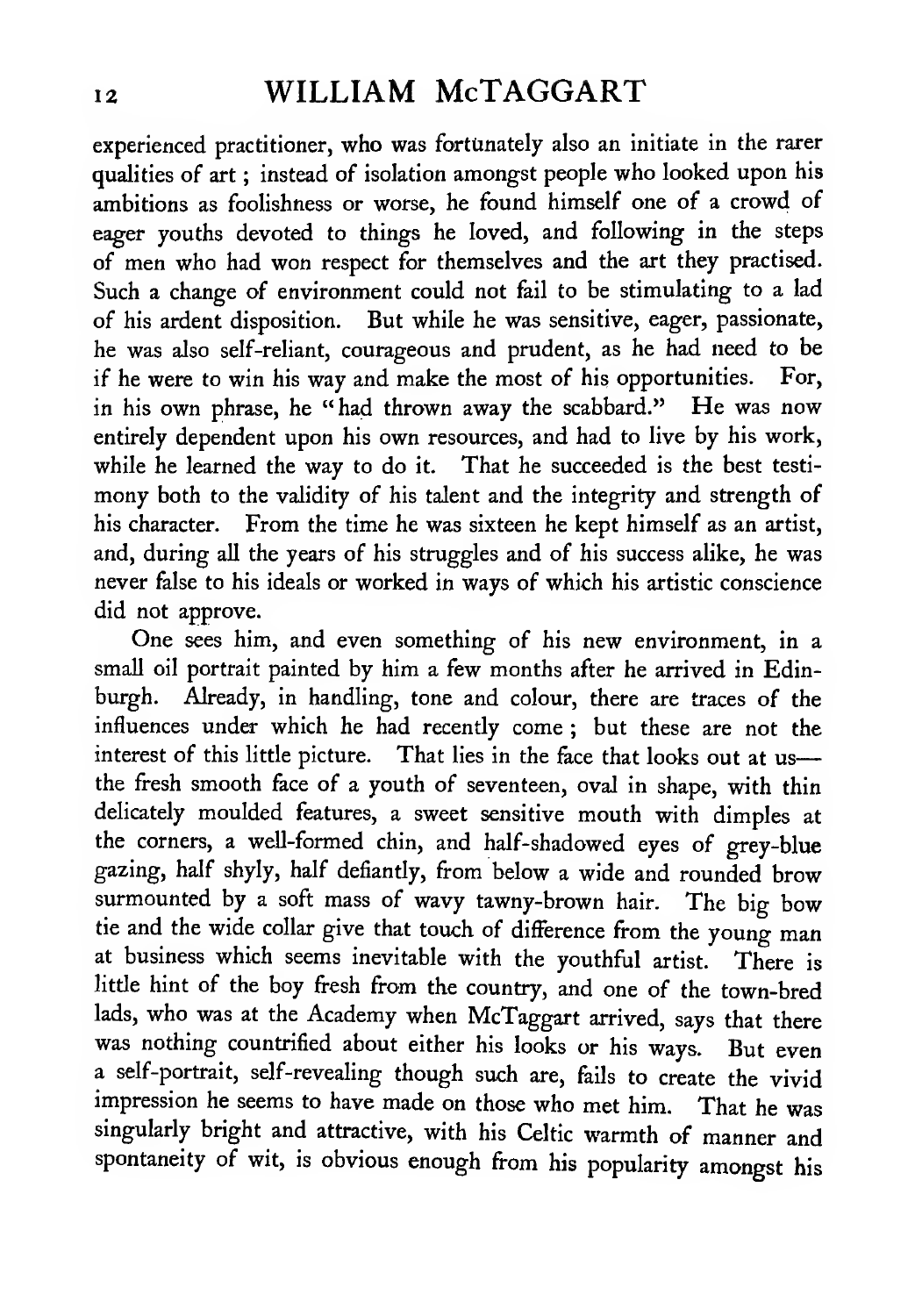

SEI.F-POKTKAIT At the Age of Seventeen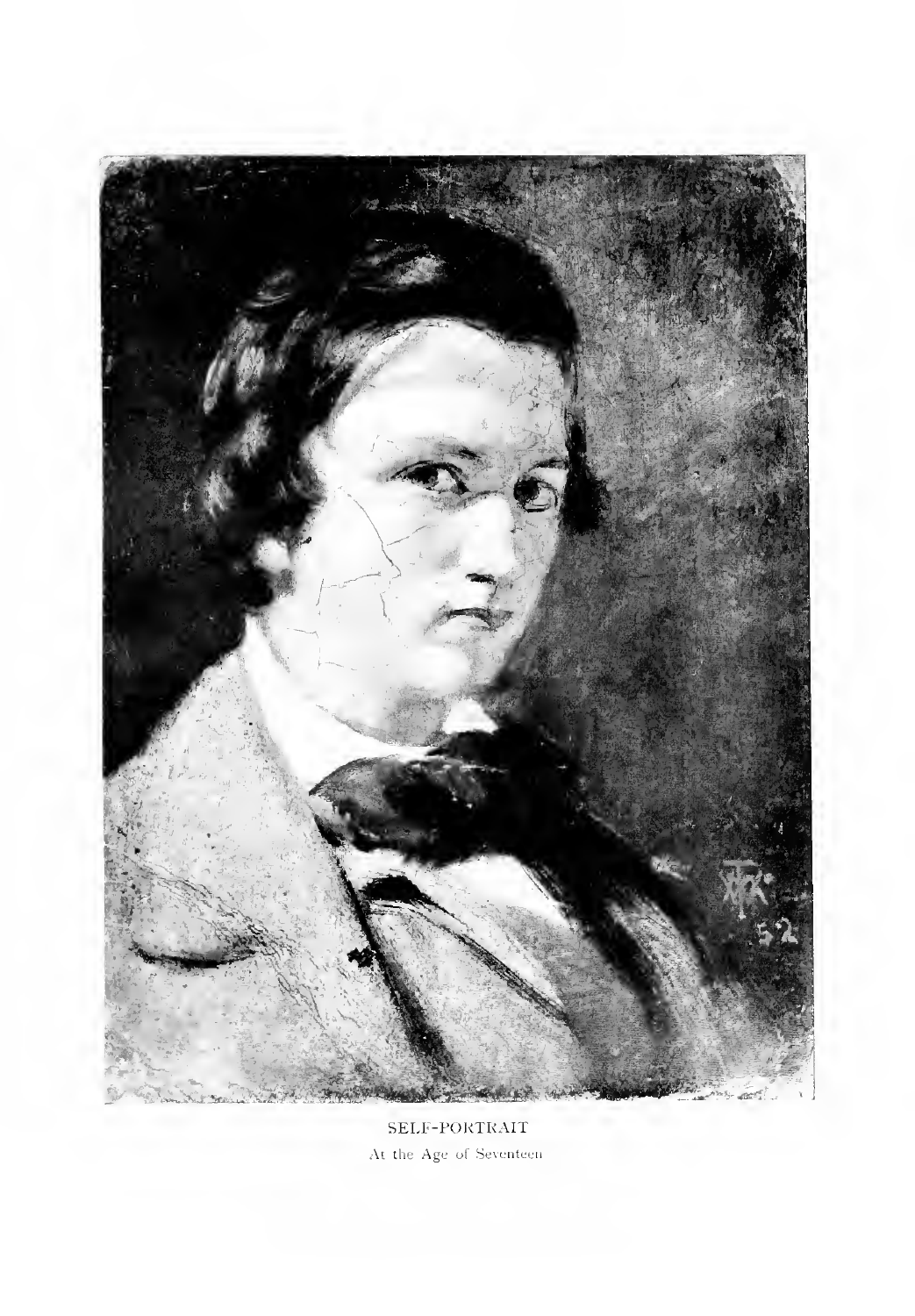acquaintances ; but to these engaging qualities were united a deep seriousness of character and a sincerity of purpose which won not only the lasting affection but the respect and the reliance of his friends. With many of his fellow-students at the Academy he formed warm and life-long friendships, and, more slowly, he drew about him a small circle of people outside, most of them considerably older than himself, who combined admiration for his art with an almost affectionate solicitude for his welfare and success. His relations with some of the latter will be touched upon later. Yet, devoted though he was to art, even a keen interest in it was not always a passport to his friendship. Other things being favourable, it was of course the best of introductions ; but, in later life at least, he met everybody upon broadly human grounds, and esteemed them far more for sterling qualities of character than for intellectual or artistic gifts.

McTaggart seems to have passed at once into Lauder's own class, and to have been set to draw from the round. There were then only three months of that session to run, and at its close he went back to Glasgow, where he spent the summer vacation in portrait work. This was done, as before, chiefly for people connected with Campbeltown, but led to a commission which was to have a most important bearing upon his future. It solved indeed, in great measure, the problem of how he was to live during his studentship, which was to prove very much longer than the few months which he, in his boyish inexperience, had looked forward to when leaving home. While painting Captain Watt, the skipper of the "Vanguard," one of the Glasgow and Dublin steamers, his sitter, who had taken a fancy to the young artist, suggested that he would find Dublin an excellent field for portraiture, and proposed that he should begin by going over with him and doing a companion portrait of his, the Captain's, wife. McTaggart had, however, to return to his studies in Edinburgh, and his new firiend and he agreed that Ireland should be tried the following summer.

During the next session (1852-3) he worked hard at the Academy, where he made good progress, and he secured a few commissions in Edinburgh for portraits to keep him going.<sup>1</sup> He had obtained com-

<sup>1</sup> In 1853, or a little later, he was offered, through a friend, a position as an art master in Liverpool at  $\pounds$ 300 a year. This was wealth to the youth, but he considered study more important, and declined.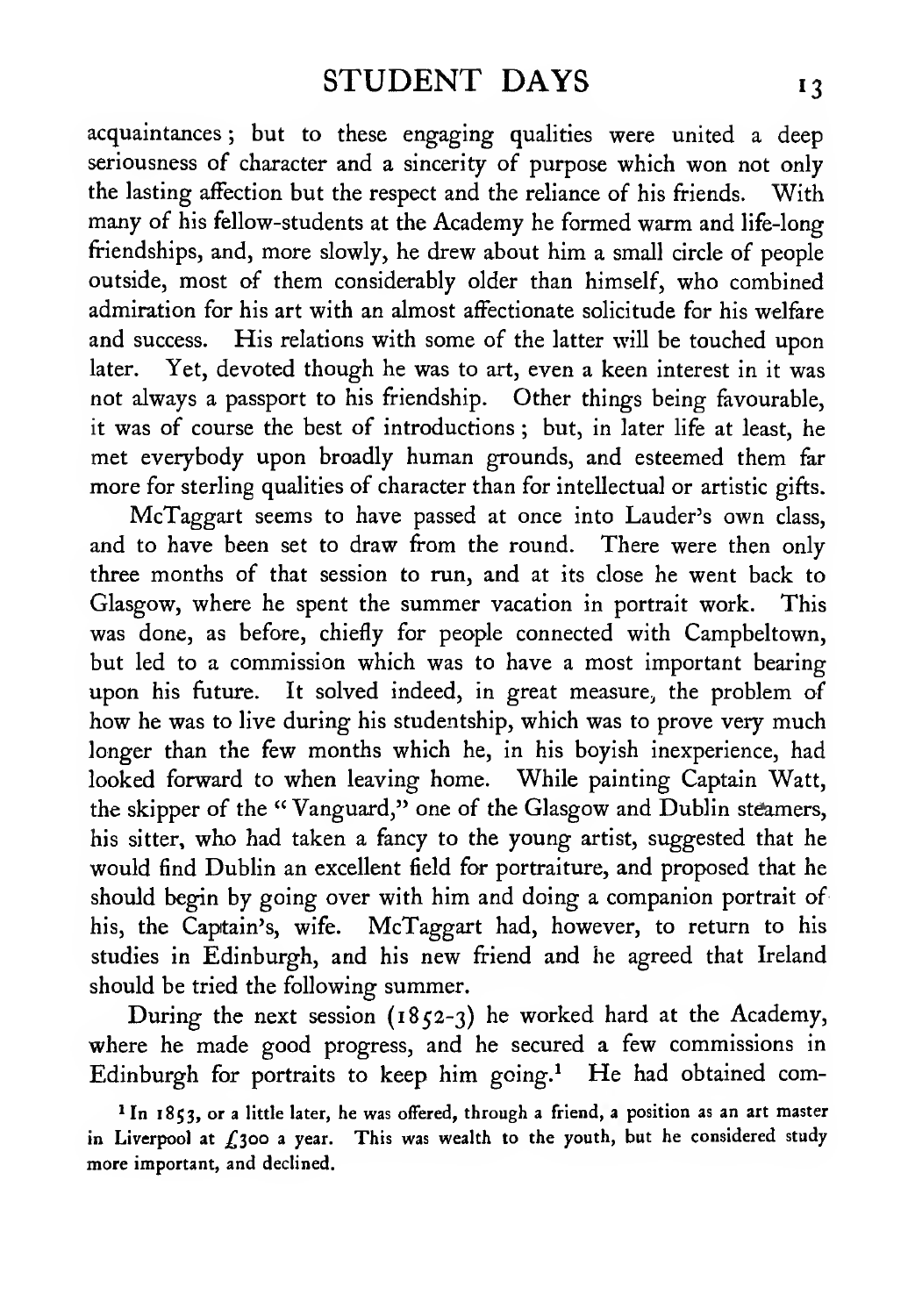# <sup>14</sup> WILLIAM McTAGGART

fortable lodgings, though very cheap, at <sup>9</sup> New Street, <sup>a</sup> street to the north of the Canongate, in the old town, and his brother Duncan, who had now obtained <sup>a</sup> situation in Edinburgh, was again with him. At the end of the session, in July 1853, he accompanied Captain Watt to Dublin, as had been arranged. Mrs. Watt, who had heard of the artist from her husband, gave him a warm welcome, saying, "Well, Mr. McTaggart, you are not one of the Old Masters any way." But his work evidently gave satisfaction. One commission followed another, and for four years in succession he spent the summer months in Ireland. Some of the portraits then done were in oils, but most of them were drawings in black and red chalk, with touches of white. For these he was paid from one and a half to five guineas, and, at the end of a season, he would return to Edinburgh with thirty or forty pounds saved to carry him through the following winter at the Academy, and with perhaps a dozen commissions to be taken up when he went back to Dublin a year later. So he had ever afterwards the kindliest recollections of Ireland and the Irish people, as he well might, for, although he occasionally and increasingly got portrait work in Edinburgh and elsewhere, the greater part of his resources during these years came from his visits to Dublin. There he made a good many friends, including the artists Bartholomew Watkins<sup>1</sup> and William Brunton, who were constantly on the outlook for commissions for him, and it was there that he made his first appearance as an exhibitor, when in  $1854$  he showed a portrait group, "Children of J. Morton, Esq." at the Royal Hibernian Academy.

#### Ill

For McTaggart the great event of the session, which began in October 1853, was his meeting with George Paul Chalmers, who at the age of twenty came from Montrose to Edinburgh to study art, after an even harder fight with adverse circumstances than his fellow-student had gone through. Very soon they were friends with a close intimacy of the greatest value to each. To McTaggart it brought sympathetic companionship of <sup>a</sup> kind—sealed with the similarity of their early struggles,

<sup>1</sup> B. C. Watkins, later a member and Secretary of the Royal Hibernian Academy, a popular landscape painter,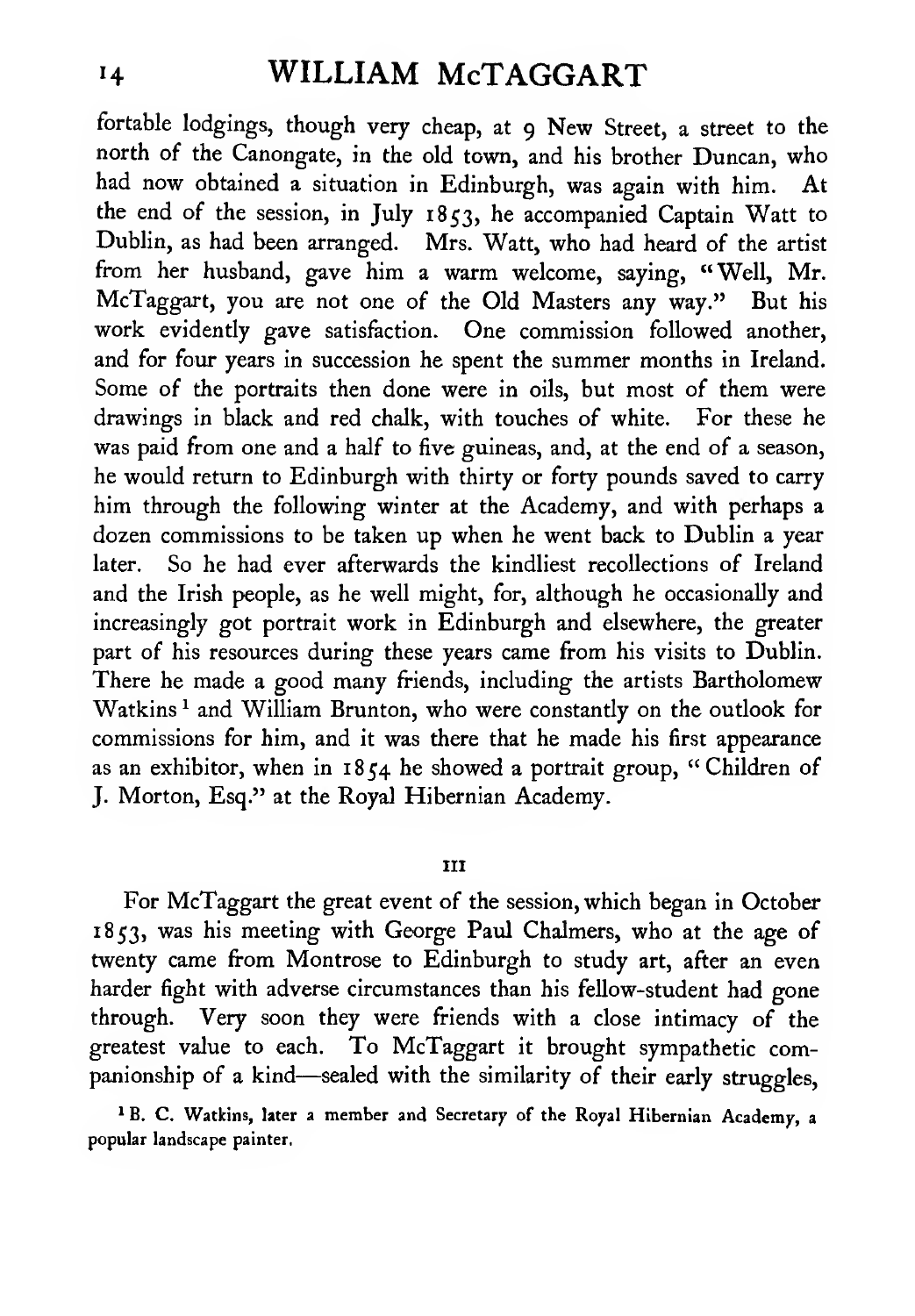and of their kindling ambitions—which he could scarcely have found amongst the more experienced students who were at the Academy when he came. To Chalmers it brought even more, for his enthusiastic and impulsive, but somewhat vacillating and self-centred, nature required the stiffening and the stimulus which a lad of McTaggart's indomitable will and large-minded generosity of outlook could give. Into this friendship in  $1855$  there were welcomed upon almost equal terms by each, though probably more warmly by McTaggart, who was nearer them in age, two students who had recently joined the classes. At fifteen Tom Graham, the orphan son of the Crown Chamberlain of Orkney, must have been a very fine-looking boy, with singularly attractive manners and almost certainly hints of that conversational charm which was so engaging a characteristic of his later years. John Pettie, a year older, was cast in a different mould. Bold and purposeful, as well as purpose-like, he was the son of a prosperous country shopkeeper, and, like McTaggart, brought with him to the city, and kept there unsullied, the high principles of conduct and the fine sense of honour instilled by his upbringing in a religious home. Exceptionally gifted, and with diverse gifts, these two newcomers brought fresh elements into the friendship, which now as a foursome may be said to have become the vital centre of the Lauder group. Orchardson, MacWhirter, the Burrs, Lawson and Hutchison, Hay and Vallance, Mr. Hugh Cameron and Mr. Peter Graham were all friends of theirs, and of one another, but these more extended friendships tended to radiate from the quartette rather than to absorb it.

In <sup>a</sup> letter written late in 1859 to Chalmers, who had left the Academy in 1856, McTaggart seems to have given a very vivid and graphic account of their relationship during these years. Unfortunately that letter, like all he wrote to Chalmers, has disappeared ; but Chalmers's reply probably suggests the atmosphere almost equally well.

" My dear Mac," he wrote, " the compliments of the season to you, my Boy. <sup>I</sup> hope i860 has found you happy. <sup>I</sup> sincerely hope you will continue so throughout that year and every following year of your life. ... It is such a tremendous time since <sup>I</sup> had a letter from you that <sup>I</sup> was indeed very much gratified with your last. <sup>I</sup> was very much pleased with your retrospective sketch. <sup>I</sup> felt my nervous system quiver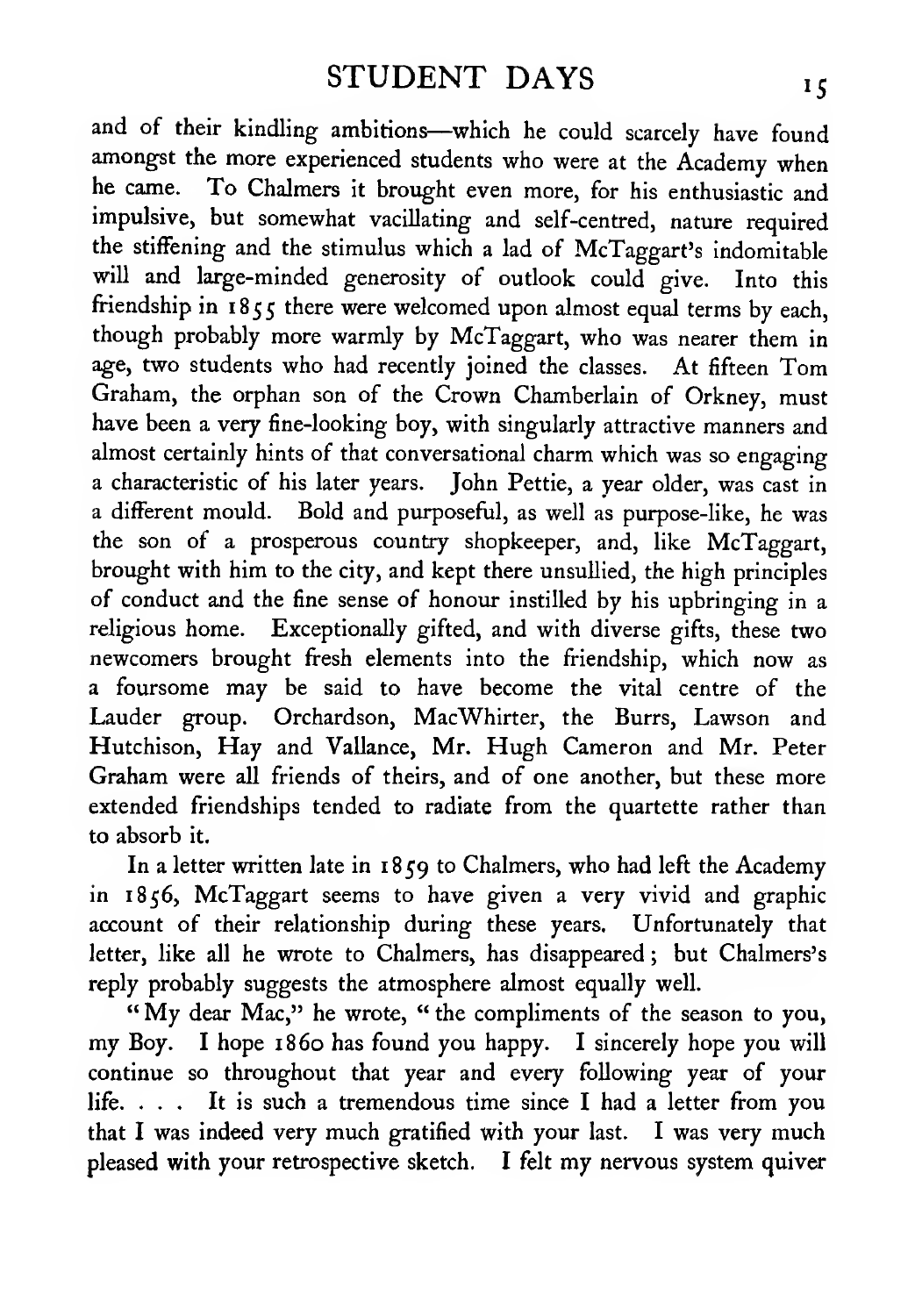as you recounted some of the incidents, which to my memory are fresh as yesterday—our enthusiastic talk, our ' quick march ' up to the Academy, our earnest work, our purpose to take the prizes (which we did), our hopes, our fears (I had many), our battling, our agreeing again, in fact our friendship (as you say) was complete. <sup>I</sup> am sorry there has been an interval. <sup>I</sup> hope, however, that the bond of union has not been broken, that the 'electric wire' has not been snapped asunder but only left, its power not exhausted. Come then, Mac, and let us be as 'we were,' regular cronies, and although we have not been 'fou for weeks thegither,' still let us be constant and true friends."

Something of the same aroma exhales from Pettie's letters, for his to Pettie have also been destroyed. Indeed, partly owing to the fact that McTaggart was a reluctant and by no means voluminous correspondent, and partly because so many of his intimate friends, both artists and laymen, predeceased him, it has been difficult to secure many characteristic letters by him. On the other hand, he kept nearly every letter he received, and these have often thrown much light upon his relationships and movements.

From Pettie's one might select the following passages separated by twenty years, but, for that very reason, showing more clearly the persistence of their friendship. In 1859 he wrote, "Dear Mac, <sup>I</sup> have delayed writing till <sup>I</sup> had plenty of time to sit down and enjoy a chat with you. <sup>I</sup> have the opportunity now, and, sitting by my own fireside, <sup>I</sup> fancy opposite me your hearty face ready to break into the broadest of grins at the worst of jokes. When did you ever disappoint me ? Truly, my dear fellow, <sup>I</sup> depend on you and you mustn't." And in <sup>1879</sup> he begins <sup>a</sup> letter, " Poor Chalmers has crossed my mind, and <sup>I</sup> feel that you are about the only tie <sup>I</sup> have to Edinburgh now."

No such personal relics of the early friendship with Tom Graham seem to exist, but one could not see them together in later life without feeling that the bond between them was peculiarly intimate. To me itseemed touched with a special affection, kindred to that which occasionally links an older and a younger brother when they are drawn together through some special understanding or sympathy.

In 1855 the progress which McTaggart had been making in his studies begins to find definite record in the prize lists. He was then awarded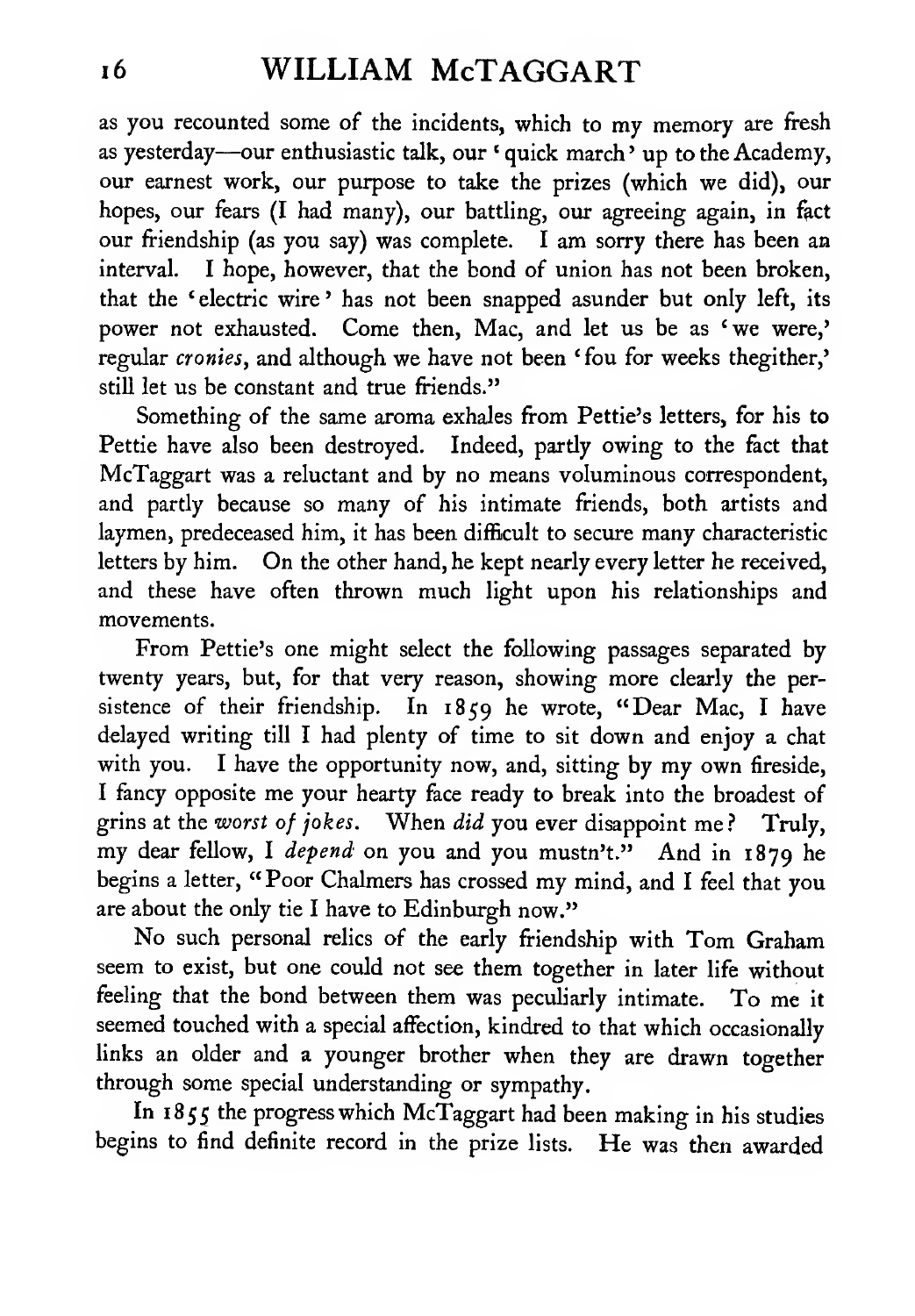

PRIZE ST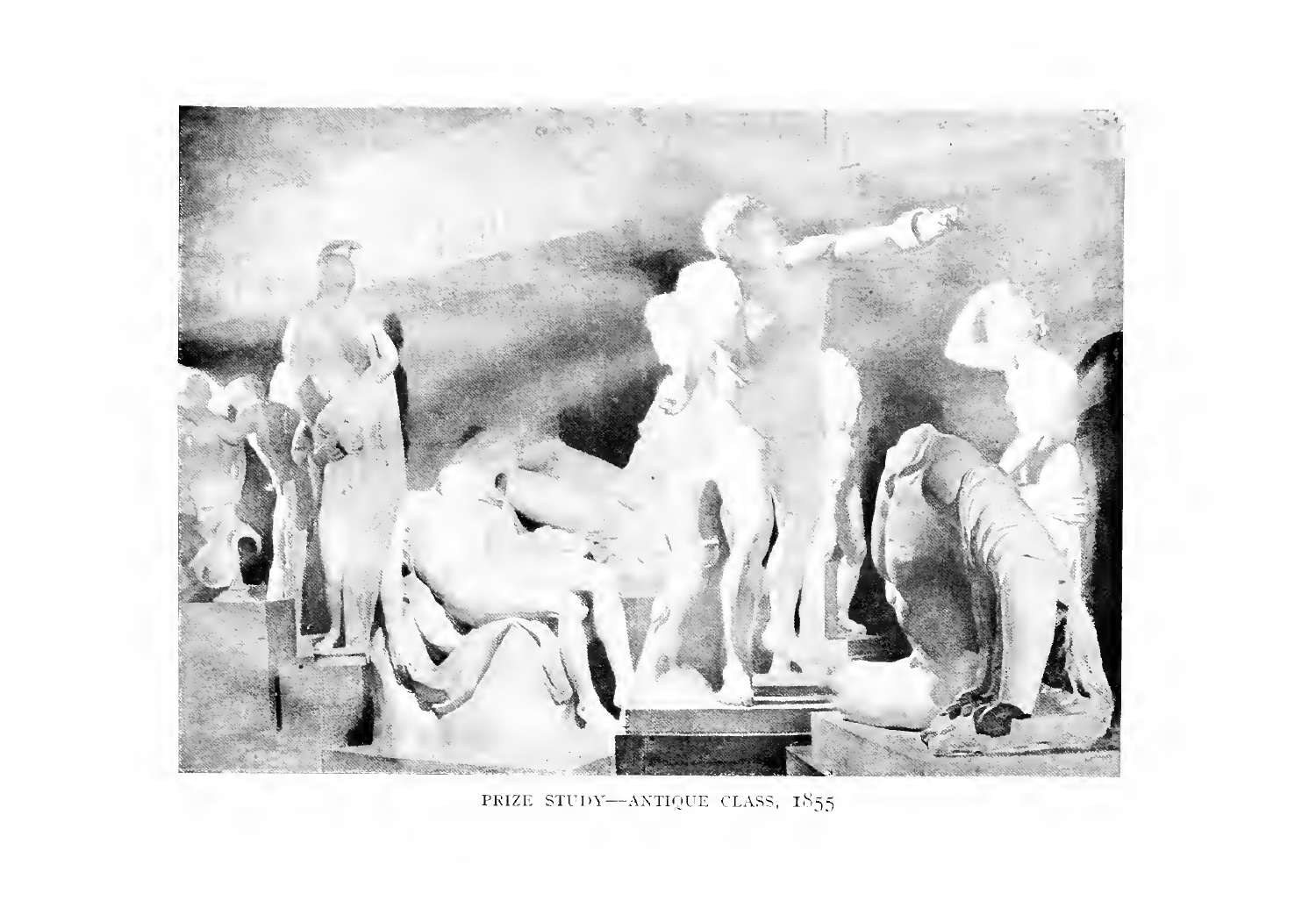second prize for 'Drawing from the Round,' and in the Painting Life Academy his name came third. The next session saw Chalmers first, McTaggart second, and Peter Graham third for Drawing ; and in the Life Class, McTaggart first, followed by John and Alexander Burr. In June 1857 he was placed first for painting from the Antique, and, having won the chief prize the previous year, was given an Honorary award for Painting from Life. After that, although remaining in the classes two or three years longer, he was not eligible for prizes.

These school studies were supplemented by lectures on Anatomy by Professor Miller, and by some practical dissection at the University under Professor Goodsir.

Composition, inseparable of course from even the most simple and direct work from the Antique or Life, was encouraged by a separate competition for designs illustrating a subject selected by the Master. That chosen in 1857 was Rizpah, and McTaggart's essay, an elaborate and highly finished oil-picture, was placed second.<sup>1</sup> In a green hollow on a desolate moor, backed by a low range of hills seen in late evening light, he showed her with outstretched arms trying to shield her dead sons from a gathering horde of croaking corbies. But while undeniably dramatic in conception, the impressiveness of this idea was discounted to a great extent by the completeness with which each separate part had been studied and painted. Yet as Rizpah was, as he himself thought, the most thoroughly detailed piece of work he ever did, one regrets that as late as 1898 he should have let the canvas out all round and worked upon the chief figure and the landscape.

#### IV

In addition to the portrait work done in Ireland during the summer, McTaggart frequently obtained commissions in Edinburgh, and between 1854 and 1856 he went on several occasions to Northumberland to execute portraits for Mr. Darling of Fowbery Tower and other people in the Wooler district. In Edinburgh, although commissions were not numerous and were taken at very small prices, the portraits he did seem

' Mr. Peter Graham was awarded first prize. His design was rather <sup>a</sup> landscape with small figures than a figure composition.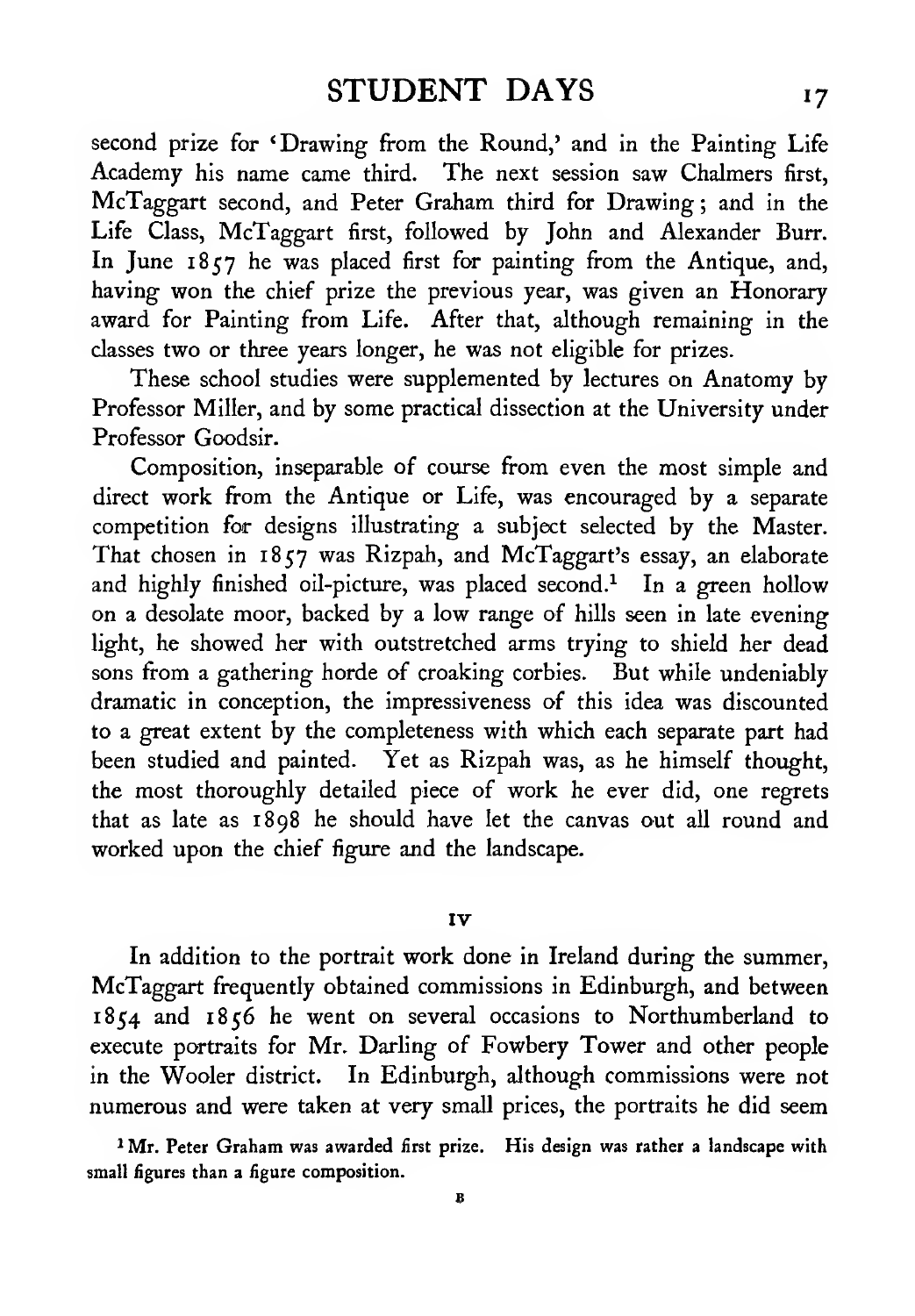to have pleased his sitters. From his papers, one finds clients recom mending him to friends, or suggesting that he should exhibit the portrait he has done for them, as it is excellent and it might do him good to have it seen. As already noted, his first exhibition was the Royal Hibernian Academy in 1854, and <sup>a</sup> year later he showed for the first time at the Royal Scottish Academy. It was the inaugural exhibition of the new Galleries, and by a curious coincidence, the last exhibition held by the Academy there (1910) was to be his last also. His exhibits were two small water-colour portraits. The following year he was represented by an oil portrait ' Mr. R. Hunter,' a crayon of Miss Janet Guthrie, and a small picture, 'The Little Fortune-Teller,' which was purchased by Mr. W. R. McDiarmid, Dumfries, for  $\mathcal{L}_3$  3s., and remained in the possession of his widow until 1912, when it was bequeathed to Mrs. J. Avon Clyde. These were followed in 1857 by a 'Portrait of <sup>a</sup> Clergyman' (probably the Rev. Dr. Caesar of Tranent) and 'Portraits,' evidently in watercolour or crayon, as it was shown amongst the drawings.

The portraits done at this time were done frankly as likenesses, and very largely for what could be earned by them. But they were excellent practice, and extended, as it were, the nine months Academic session into one of twelve. Involving verisimilitude, they demanded correct drawing and a regard for personal characteristics ; they gave experience in handling different mediums, for they were carried out in water-colour and oils as well as in crayon ; and, executed independently of a master's supervision and with regard to a sitter's convenience, they encouraged resource and brought facility in putting down what was before him. There are in the possession of a lady in Edinburgh two chalk portraits, which may be taken as typical of many. The man's is dated  $1854$ , the lady's the following year. Each is drawn with much refinement and considerable knowledge and strength ; the forms are delicately felt and subtly modelled ; and the character is very fully rendered. One can quite understand how, before photography came in, there would be <sup>a</sup> demand for such portraits at <sup>a</sup> few guineas apiece—and one wonders, now that photography is fully developed, why there is not still <sup>a</sup> demand, for they possess in some measure that personal element which is art and which photography necessarily lacks. Probably three portraits, painted in Dublin but, for unknown reasons, remaining in the artist's possession,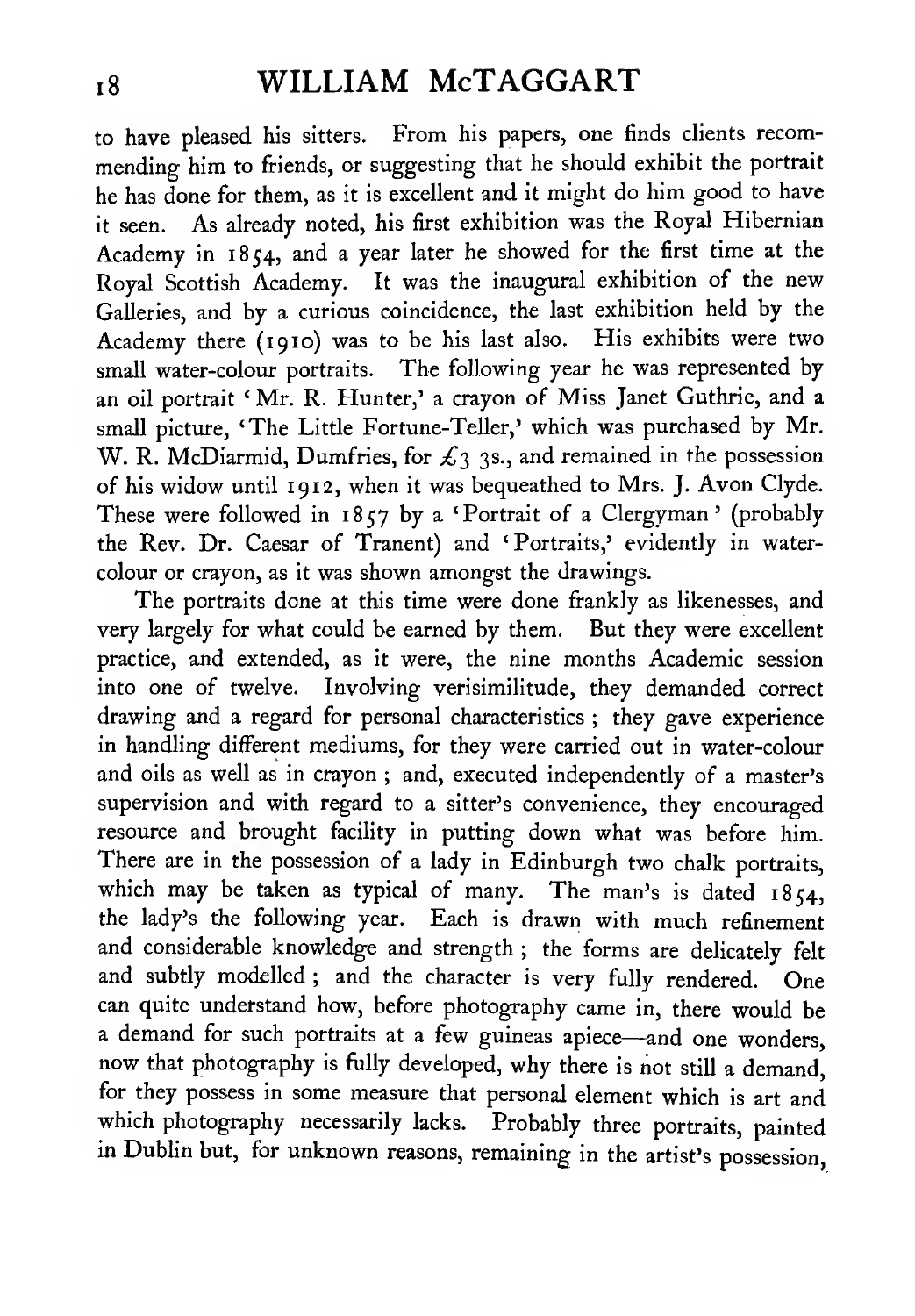are equally representative of his life-size work in oils about this time.<sup>1</sup> Carefully studied, they convey a sense of personality, and must have been like the sitters ; but, if well drawn and modelled in paint of pleasant quality, tone and colour, there is nothing distinctive or distinguished, or even clever, about them. They are good ordinary likeness-making, and, as far as <sup>I</sup> can see, show no obvious sign of exceptional power or promise. Dozens of men have done as well and come to nothing. On the other hand, several small heads of members of his own family, painted about the same time, touch a much higher level and reveal much delicacy of handling, fine tone and rich colour.

 $\overline{\mathbf{v}}$ 

Having saved a little money from what he sometimes called his "pot-boiling portraiture," McTaggart decided to devote the summer and autumn of 1857 to picture painting. The longing to paint in the country was strong upon him, and for two or three years he declined portrait commissions to enable him to gratify it to the full. So shortly after the close of that session, instead of going to Dublin as usual, he went home to Campbeltown. Before leaving Edinburgh, however, he visited the "Art Treasures Exhibition" at Manchester with Chalmers, to whom it seemed that the Exhibition had happened for their especial benefit. Their previous knowledge of the 'Old Masters' had been confined to the small, if fine, collections of the Royal Institution and the Royal Scottish Academy, and the Torrie bequest, which then hung for part of each year in the Institution building, where the School was also located.<sup>2</sup> Now they saw not only more examples of Tintoretto, Veronese, Bassano, Tiepolo, Van Dyck, Ruysdael and Hobbema, but made acquaintance with many masterpieces by Titian and Rubens, Rembrandt and Hals, and other great artists of whom they had heard Lauder speak. Turner and Constable, from whose work so much modern landscape

<sup>1</sup>One is the 'J. Morton, Esq.' painted about 1855 and exhibited at the Royal Scottish Academy in 1858.

<sup>2</sup> These pictures were transferred to the National Gallery of Scotland on its formation in 1859; and in 1910, a new College of Art having been built, the interior of the Institution was completely remodelled and transformed into a stately suite of galleries for the Royal Scottish Academy.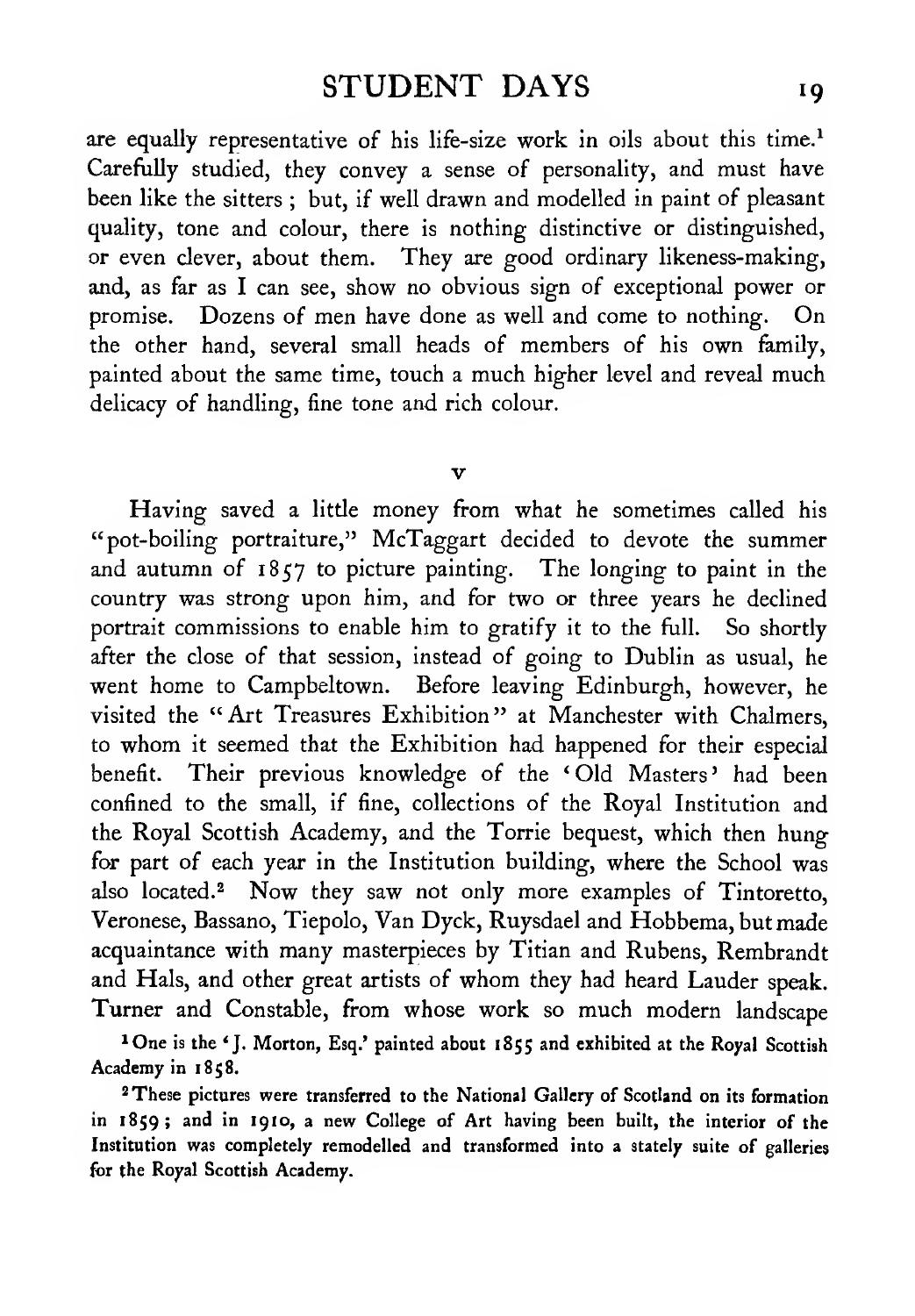derives, would also swim into their ken for the first time. This experience was a splendid prelude to McTaggart's first picture-painting campaign; but it was probably more an inspiration than an influence, and its effects are not obviously traceable in the pictures he painted subsequently. These were, as was only natural and right, more in harmony with their own times and in tune with the keynote of the most vital work then being done—' Back to Nature.'

Some seven or eight years earlier the pre-Raphaelites had embarked upon their crusade in favour of truth in art, and, although their work had met with much opposition and ridicule, the principles for which they contended had gradually been making way. During the intervening years pictures by the leaders of the new movement had frequently been seen in Edinburgh, and Scott Lauder's pupils had been greatly attracted by their veracity of detail and brilliance of colour, and even more by the moral earnestness which underlay their attitude to both nature and art. Yet, while stimulated by these qualities, the young Scottish painters felt that somehow pre-Raphaelitism as practised by Millais, Holman Hunt, Madox Brown, and Rossetti was not for them. Little influenced by the morally improving mission which obsessed one branch of the English movement and untouched by the passion for poetic mysticism and mediaeval romance which underlay the other, they devoted themselves to rendering the more purely pictorial aspects of everyday things seen simply or of historical incident simply and dramatically conceived. Moreover, Lauder's enthusiasm for beauty and admiration for what had been greatly done in the past prevented a complete break with tradition, and his reiterated injunction to look for the greys in colour had led them to prefer a fused and harmonious colouration to one more strident if more brilliant. So with elaboration of detail and purity of colour they tried to combine unity of ensemble and truth of atmospheric effect and tone. This gave their early work a distinctive character, and, in McTaggart's case especially, eventually issued in an art which, in style at least, is in many ways the very antithesis of that of the original pre-Raphaelites.

McTaggart had sketched in the district before, and his recollections of these earlier impressions clung to him to the end and always coloured his outlook on nature ; but this was his first serious and continuous spell of work out of doors. His chief energies were given to 'The Sleeper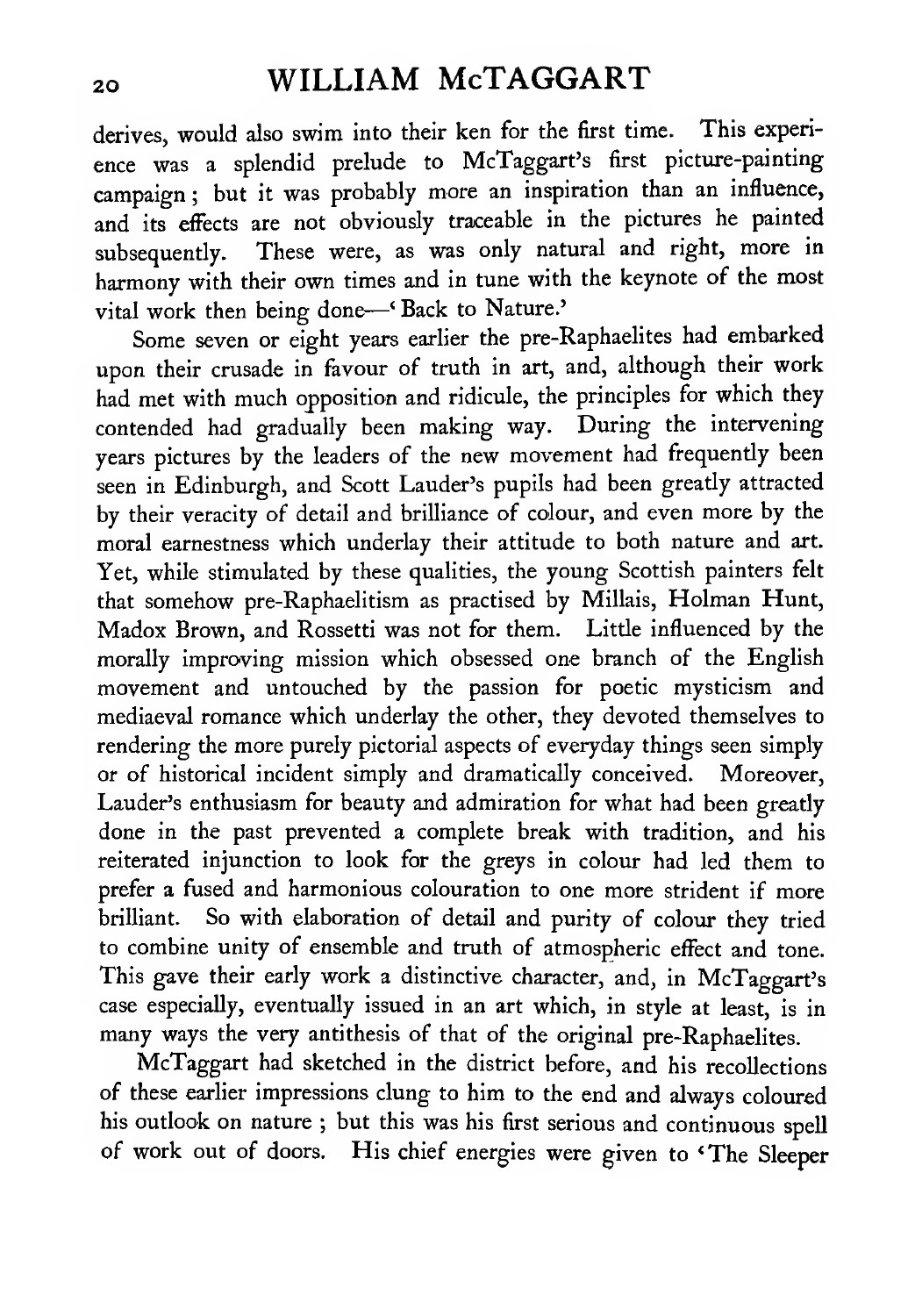and the Watcher,' an elaborately detailed picture of a collie sitting on guard over a girl, who having lost her way amongst the hills, has sunk down exhausted upon <sup>a</sup> moss-carpeted knowe, beneath some thin mountain trees, and fallen asleep. It is a tenderly sad picture, in which pathos is redeemed from tears by the faithfulness of the dog. An interior, with several figures absorbed in the reading of 'The First Newspaper,' 'The Dispute<sup>' 1</sup>—some children quarrelling, and two rustic studies, ' Jeanie' and ' Herd Lassie,' all of which also appeared at the Academy next year, were other results of this season's work.

Returning to Edinburgh about Christmas, he settled down with characteristic energy to complete his pictures for the exhibition. During the four or five weeks before ' sending-in day ' he worked every day, except Sundays, from nine in the morning till two next morning, and, when, in the middle of February 1858, the Scottish Academy opened, he had his reward. Containing Millais's 'Autumn Leaves' and 'The Blind Girl,' the ' Burd Helen ' of Windus, Dyce's ' Titian making his first essay in colouring' and Phillip's 'Charity,' as well as representative works by the leading resident artists, it was a fine exhibition, but McTaggart's pictures did not escape notice. So much is made of the failure of the critics to recognise new talent—surely one of the most difficult of all discoveries—that honour is due to the writer of the "First" Notice" of this exhibition which appeared in the Scotsman on 13th February. Towards the close of his article he says: "A young student of the Academy, Mr. McTaggart, exhibits two pictures, which for earnestness and fidelity to nature show that he is on the right path, and holds forth abundant promise that he possesses qualifications which, if properly directed, will raise him to eminence." Chalmers, an exile at Montrose, saw this, and picking up his pen wrote at once—" Dear Mac, You are a lucky Dog. I have just finished the 1st article on the Exhibition in the Daily Scotsman, and <sup>I</sup> see you are mentioned very favourably. There are very few who are noticed so favourably. You therefore have good reason to be proud. <sup>I</sup> offer you my sincere congratulations." Two days later he writes again-"Hurrah!! Hurrah!! Monstrous success would need to be your Placard. I have just got the Daily Scotsman,

<sup>1</sup> Purchased by The Association for the Promotion of the Fine Arts for £15 15s. Sold at Messrs. McTear's, Glasgow, 1914, for  $f_s$ 110 5s.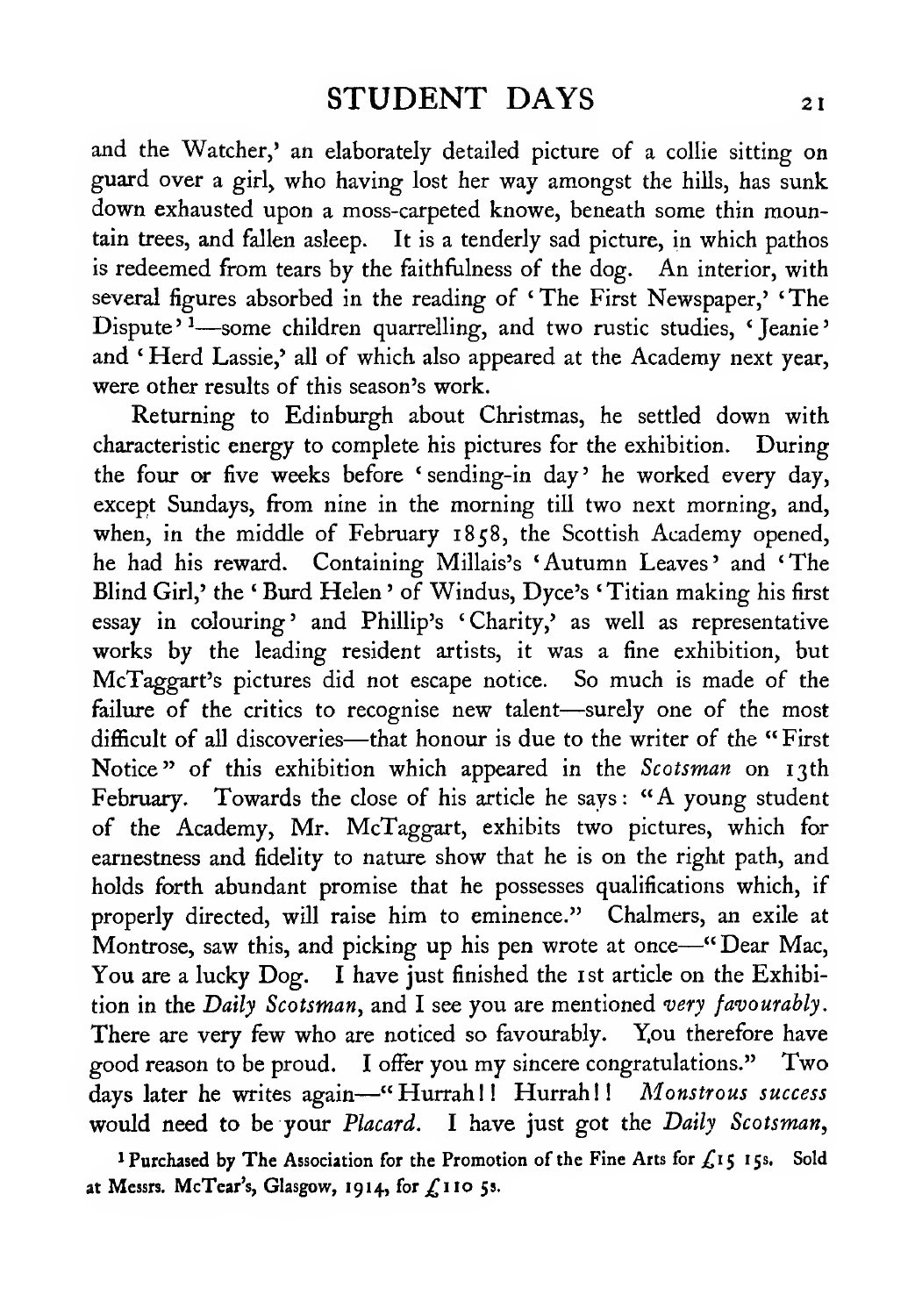and I read therein that *all (all* did I say? Yes, I say it *again*) your pictures were sold on Saturday. This is really extraordinary success.  $\dots$ <sup>I</sup> have not felt so enthusiastic for <sup>a</sup> long time. Go on, my Dear Fellow, go on, let Excelsior be your Motto. This is the first streaks of the dawn of you. Three hearty cheers for you, My Boy!!" Away down in Campbeltown the news was received with heartfelt gratitude, if less articulately ; but from <sup>a</sup> letter from <sup>a</sup> younger brother there flashes on the eye the picture of an elderly man, somewhat broken with toil and struggle, sitting quietly reading the same newspapers "always about the same place." And a few weeks later that juvenile correspondent gives us a glimpse of what McTaggart's old neighbours thought of his success. " They were saying at the Weigh House on the quay that you were the biggest man in Britain though you were not very rich."

Going back to the Trustees' Academy whenever his pictures were sent in, McTaggart studied with Scott Lauder until the Life Class was transferred very reluctantly by the Board of Trustees to the Scottish Academy, under the arrangements made by the Government when the new Galleries were built, and was present at the dinner which his admiring students organised in Lauder's honour about the end of June. Ebsworth (i 824-1908), who later gave up art for the Church, and eventually became a noted collector and editor of ballad poetry, occupied the chair, and Orchardson, whose speech about London as " An overfed Alderman, with a huge appetite, for whom an occasional Scotsman was a good tonic" was long remembered by those present, acted as croupier. The nights were short and they were young, so, when dinner was over and Lauder and Ballantyne, who was also <sup>a</sup> guest, had gone home to bed, <sup>a</sup> number of them climbed to the top of Arthur's Seat, where Ebsworth declaimed with outstretched hand an oration to the rising sun. In the end of November that same year Pettie wrote to McTaggart, then painting at Campbeltown—"I'm the only student you know at the Academy. Lauder has persuaded me to commence <sup>a</sup> large painting of the skeleton. He is wild at the new system they (Drummond, Paton, Archer) are going to begin in the Life-class (open after New Year). He feels that their rigorous drawing, and inattention in the meantime to colour, implies that his system has been all wrong. Oh! he is wild." Drummond! Paton!! Archer!!! just think of it. No wonder Lauder was wild.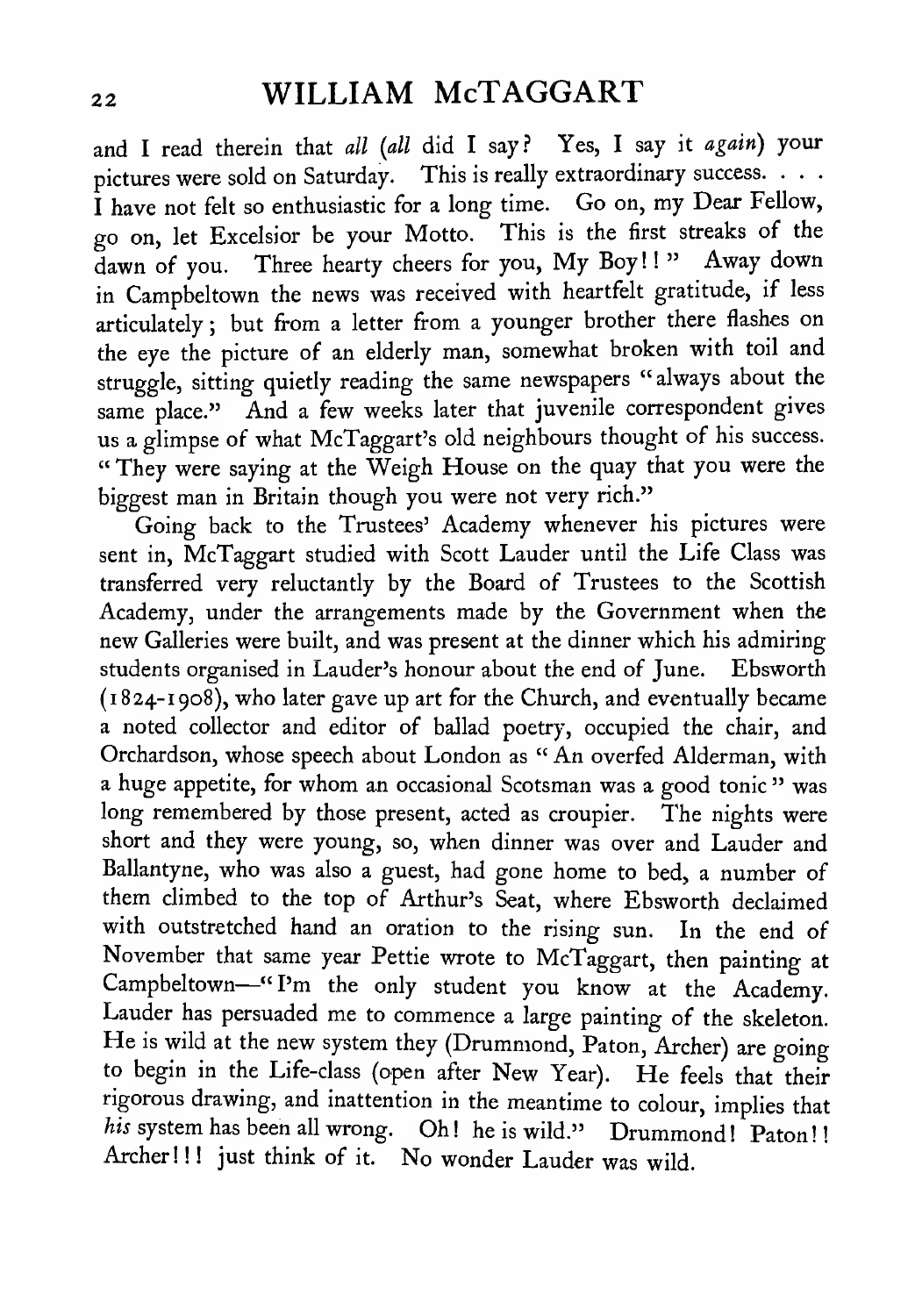### STUDENT DAYS 23

On his arrival in Campbeltown towards the end of July 1858 McTaggart at once began an elaborate study from nature. The view selected was on the Rocky Burn, near the point where a rough pathway over the lower shoulder of Ben Ghuilean crosses the burn, above the deep gorge through which the stream finds its way into the loch far below. It was a pre-Raphaelite study of the most extreme type, and nearly every day of three months was occupied in its making. By the time it was finished his money was pretty well exhausted, and to replenish the exchequer he executed four portraits—two oils and two crayons—for Mr. Forbes Mackay of Carskey. He then painted 'The Thorn in the Foot' and 'Going to Sea,' and commenced several other figure subjects. This kept him in Campbeltown until nearly the end of the year, and after his return, having decided to send the two pictures named to the Academy, he devoted a month's continuous labour to bringing them up to the standard of elaborate completion which he, at that time, demanded of himself. The subject of 'The Thorn in the Foot'<sup>1</sup> is very simple. At the side of a narrow roadway bright in sunshine a girl leans against a turf dyke as she holds one foot up to a dark-haired and barefooted boy who, on one knee beside her, is intently engaged in trying to remove a thorn. The expressions of the carefully modelled faces are admirably conceived, the attitudes and relationship of the delicately, rather than powerfully, drawn figures are justly observed and expressively rendered, the details of costume and of setting, down to the spray of bramble lying on the roadway and the striped school-bag and the copy-book and slate at the dyke-foot, are wonderful in their intensity and truth of realisation. Equally careful in finish, if broader in effect, 'Going to Sea' is very different in atmospheric envelope.<sup>2</sup> Here it is towards evening and the figures come in half tone against the shadowed hill which rises from the loch side, where, near a boat lying on the shore, a bearded sailor-man sits talking to two eager youths, who have come to see a companion

' Reproduced in Percy Bates's Tie English Pre-Raphaelite Painters (1901).

'This picture, almost the only one by McTaggart which shows traces of it, has suffered much from the use of bituminous pigment.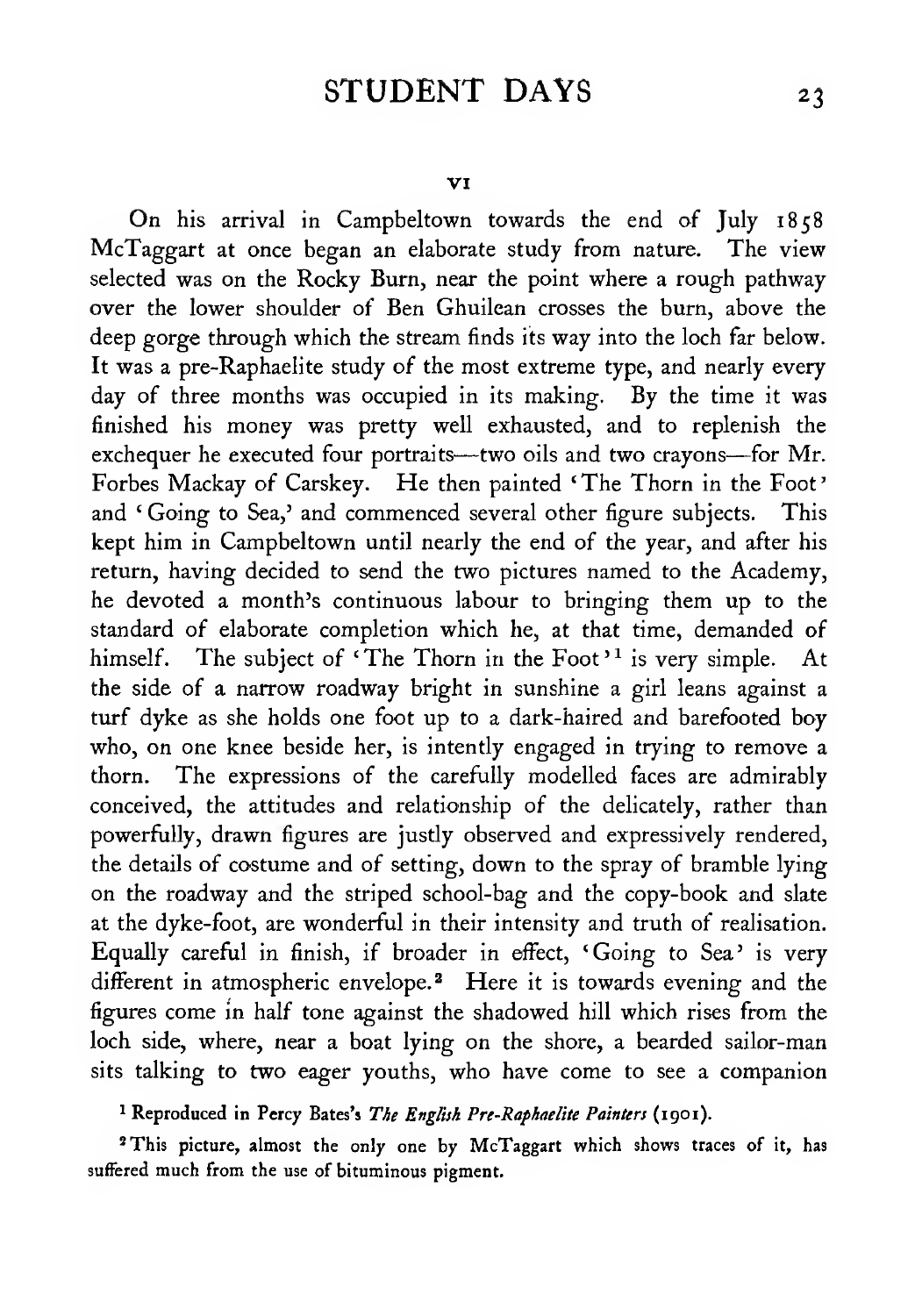off to sea. But the would-be adventurer, now that the longed-for time has come, stands doubtfully aside, trouble upon his face and his back turned on the animated group beyond. Taken together these pictures in their contrasting ways show the beginnings of that absorption in the emotional significance of things and in the subtleties of atmospheric mood and effect which, expressed with ever-increasing power, was to dominate his art more and more. In them also there were implicit the democratic sentiment and the imaginative comprehension of the joys and sorrows of the humble, which many years later led a writer in the Manchester Guardian to remark with illuminative wit, that, while Orchardson never painted <sup>a</sup> man with less than a pound a week, McTaggart never painted a man with more.

While he was in the country, Charles Hargitt, a musician and a private dealer, who lived in Queen Street, Edinburgh, and later became a professional dealer in Liverpool, had written to him repeatedly asking him to send pictures on approval or to give him the first choice of his work when he came back to town. Hargitt had been the purchaser of 'The Sleeper and the Watcher' and one or two smaller pictures the previous year, but when McTaggart named the price of those he now wanted, he demurred, "But those I had from you a year ago were not half the price. These are not twice as good, are they? You can't expect people to give so much." The rejoinder was that that was the price, and if he could not get it, he could do without. Somewhat nettled, the other, who was well aware of the artist's financial position, sneered, "I didn't know that you had private means." "Neither I have," McTaggart replied, "but I'm hardy, <sup>I</sup> can do without. If <sup>I</sup> can't sell three or four pictures, I'll sell one and make that serve." Finally Mr. Hargitt agreed to give  $\mathcal{L}_3$  for 'The Thorn in the Foot,' that price to include the sketch for it.

#### VII

At the Royal Scottish Academy of 1859 his work attracted much notice and was greatly admired. The newspaper criticisms were highly favourable, and the Association for the Promotion of the Fine Arts in Scotland, then in full vigour and eager to encourage rising talent, gave  $\pounds$ 45 for 'Going to Sea.' His third exhibit, however, the elaborate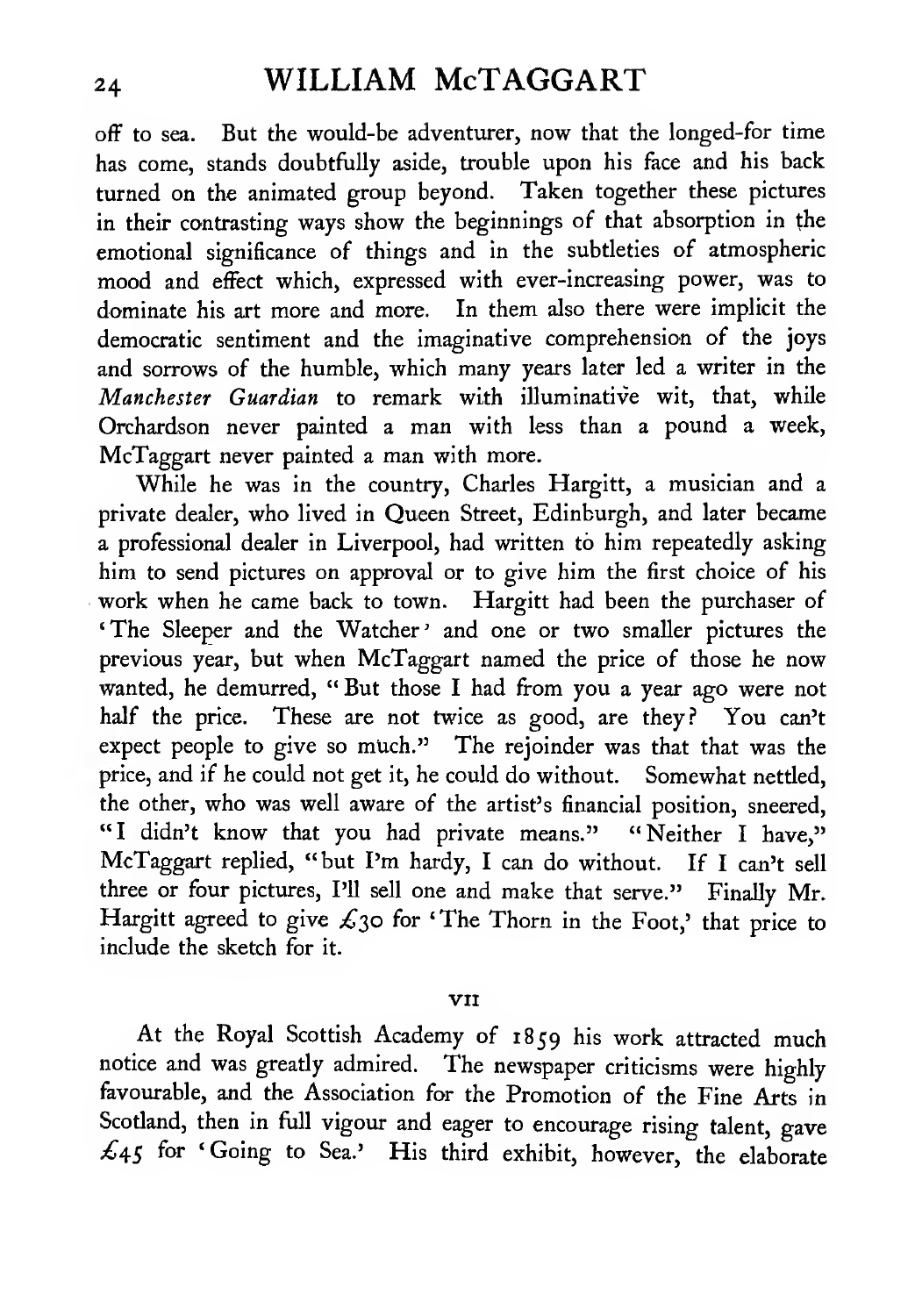' Study from Nature,' on which he had expended so much time and loving care, failed to find a purchaser. But then, as he discovered before very long, it was less a picture than a collection of carefully painted objects. Still he had learned much about burns and water-worn stones and other natural facts during its painting, and its effect in the exhibition suggested to him that elaboration alone could not make <sup>a</sup> picture. Subsequently he used this study a good deal when painting other pictures and lent it to other artists to help them with theirs, and ultimately, when he had half painted it out and made it a picture, he sold it.

The issue to him in April of a copying-ticket for the National Gallery of Scotland, then just opened, might seem to imply an intention of making copies from some of the old Masters : but, although he was a keen observer of other men's work, he never copied in the galleries. More probably it was connected in some way with the etching of Gainsborough's ' Hon. Mrs. Graham ' which he made about this time for the first edition of the Gallery Catalogue.

Summer found him again in Kintyre working hard, though perhaps not quite so much to the exclusion of all else as during the preceding years. From a letter written by Pettie in August, it is evident that he had been devoting a good deal of time to sailing, and had asked his friend to come and share that most splendid and exhilarating of sports. "You seem to be enjoying yourself," Pettie wrote, "as well as working, for <sup>I</sup> have no doubt you are working. Well, the same here. <sup>I</sup> shall not be able to avail myself of your kind invitation this summer at least. <sup>I</sup> am sorry for this, for <sup>I</sup> would like to have seen Campbeltown and enjoyed a sail in your wherry." Boats and sailing were always a passion with McTaggart ; but he found them too absorbing, and, afraid of anything that might interfere with his giving his best energies to his art, he resolutely curbed the inclination, and seldom indulged in more than some quiet rowing and sea fishing in wet weather or in the evenings when painting was over for the day. He was a keen bather and a fine swimmer also, but all his life his chief recreation was walking. On one occasion, however, probably at this time, he accepted a friend's offer to lend him a small yacht, and for four or five weeks he did not lift a brush. He was never out of the boat by day, and at night he would get out of bed to see how she was lying. Then he went to his friend and said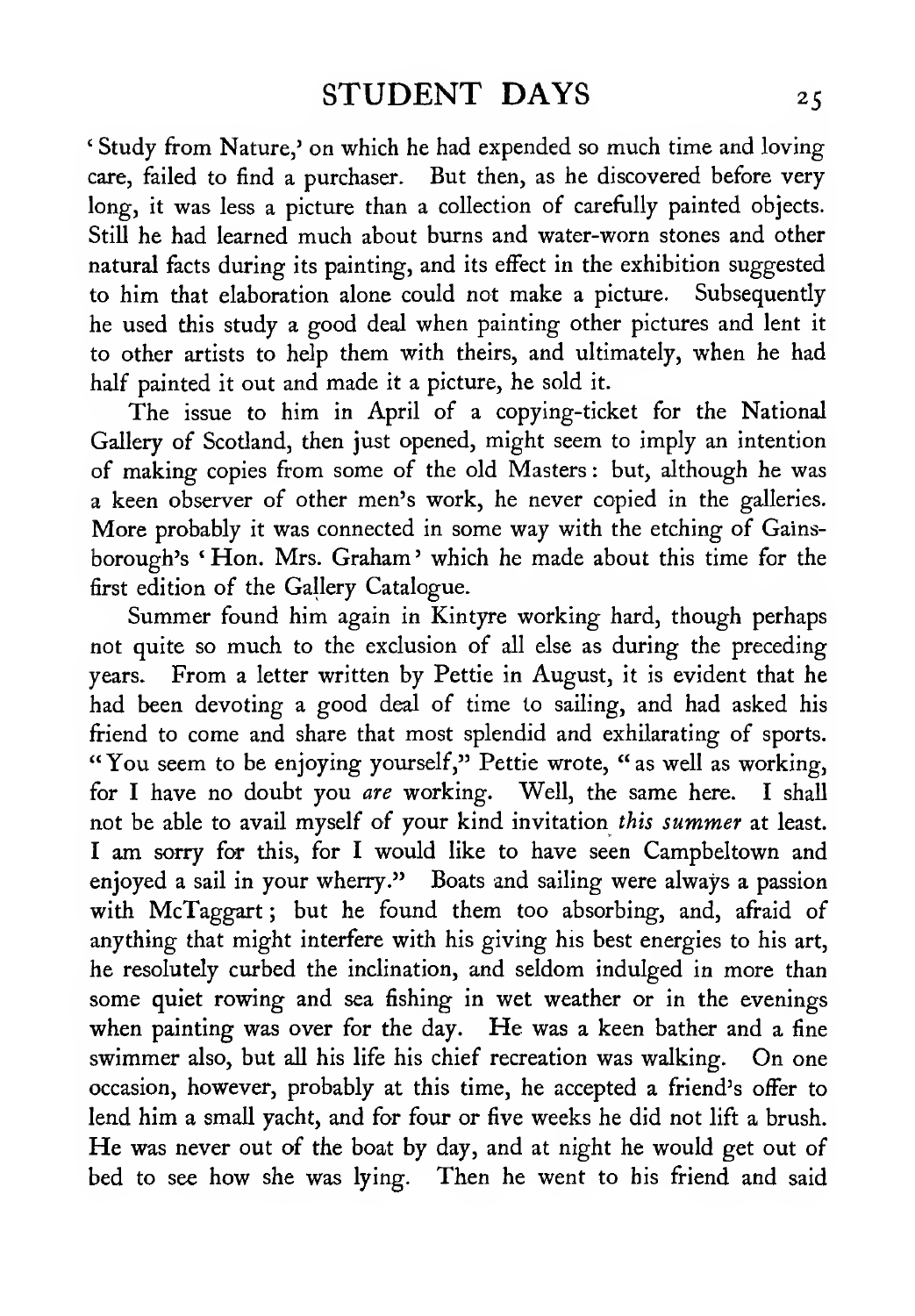"Please take back your boat," and resumed his painting. Pettie, who had a zest for soldiering, tells him in the letter already quoted that the Volunteer Artillery Corps, in which the artists were to form a company, has been fairly set a-going and urges him to join-" Will you join? You must!" One of the few letters he had from Orchardson deals with the same project. Coming from him, who, distinguished-looking and debonair, acted as model for trial of the new uniforms, the plea that " it has taken a uniform form" was not unnatural, but the other argument, "The Consolidated have joined," was probably the deciding factor with McTaggart. For "The Consolidated" was the Sketch-Club, which had been formed by the senior amongst Lauder's pupils during the previous winter, and McTaggart was an enthusiastic member. So when he returned to Edinburgh he enrolled somewhat reluctantly, <sup>I</sup> imagine, as <sup>a</sup> Volunteer. He did not care for shooting, and was not much of <sup>a</sup> shot ; but he put in his drills, came up from the country to attend the Royal Review (7th August 1860),<sup>1</sup> of which Sam Bough painted a fine scenic picture (now in the National Gallery), and served for several years. Later McTaggart's interest in volunteering found expression in the occasional gift of a drawing to the Fine Arts Competition which for a considerable period figured in the programmes of the Edinburgh Rifle Meeting at the old ranges on Blackford Hill.

His most important picture this year, at once larger and more complex than any he had yet attempted, represented four boys and a girl engaged in the ploy of building a house with bricks left by a mason in a burial-place beside the sea. It was painted in the old graveyard of Kilchousland, which, with its ruined chapel, mellowed to lovely colour by age, stands on a green knoll above Kilbrannan Sound, a mile or more north of the entrance to Campbeltown Loch. The figures, however, though studied there also, were painted, like those in other of his early pictures, principally in his father's garden in the town, where his younger brother, his sisters, and their friends were more easily available as models. Although his attention was concentrated very largely upon this picture, he produced a number of others ; and (his success at the two previous exhibitions having been, as has been indicated, distinct)

<sup>1</sup> As Mr. Martin Hardie relates in his biography of his uncle, Pettie and McTaggart assisted in firing the Royal Salute at the Castle during the forenoon.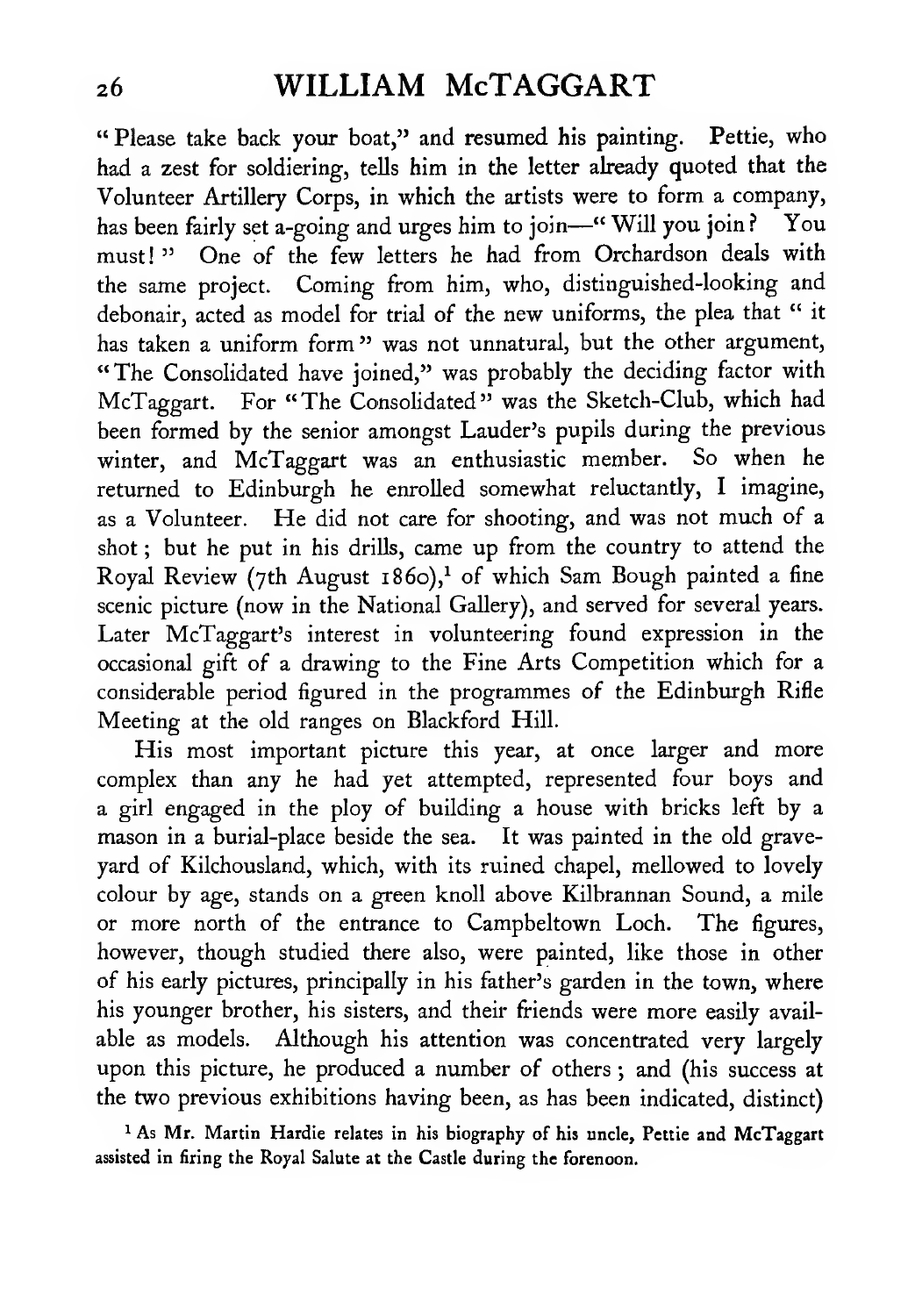he, while still in the country, sold several of them to collectors in Glasgow or Edinburgh, who wrote asking for something, and bought what he was painting, subject to approval when seen. In later years he would say with a smile, "I've never been in such an independent position since." The most enterprising of these admirers, Mr. Robert Craig, went down specially from Glasgow in September to see what he was doing, and secured an option over 'The Builders.' A month later McTaggart wrote to him—" <sup>I</sup> shall be here for some weeks yet <sup>I</sup> think : unless the weather should set in stormy or wet, as <sup>I</sup> have a good deal of out of door work yet to do. <sup>I</sup> will let you know what day <sup>I</sup> shall be in Edinburgh, and you can have the first refusal of my picture. <sup>I</sup> cannot fix upon <sup>a</sup> price yet, it is so far from being finished. I will perhaps have a smaller picture in progress when <sup>I</sup> leave, and <sup>I</sup> shall be very happy indeed if <sup>I</sup> have anything you should like. <sup>I</sup> am indebted to you for your hint about the house in the background, and may profit from it by giving more character to the tombstones (there are three of them), even if <sup>I</sup> should not alter the house, as it may not suit the arrangement of the figures."

McTaggart was still in Campbeltown when, on November 9th, 1859, he was elected an Associate of the Royal Scottish Academy. Although his work had attracted considerable attention, the honour was unexpected by either his friends or himself. He was just twenty-four, and was still an enrolled student in Lauder's Class. But no distinction of the kind was ever better bestowed. Election brought many congratulations from admirers and friends and, most gratifying of all, from fellow-students and artists. John Burr and some of the older students combined in a letter of good wishes, Pettie could not find words to express his gladness, Chalmers was wild with pleasure and excitement. To McTaggart himself, marking as it did his acceptance as an artist by the most, indeed at that time the only, outstanding art society in his native country, it was, of course, not only an important event, but a source of very natural satisfaction and pride. But his father, while much gratified by this recognition of his son's talent, was against acceptance. Somewhat taken aback, the youngster explained what election to the Academy meant and what it implied to an artist. "Yes, I understand," his father replied, "but you're not going to accept. Are you?" McTaggart again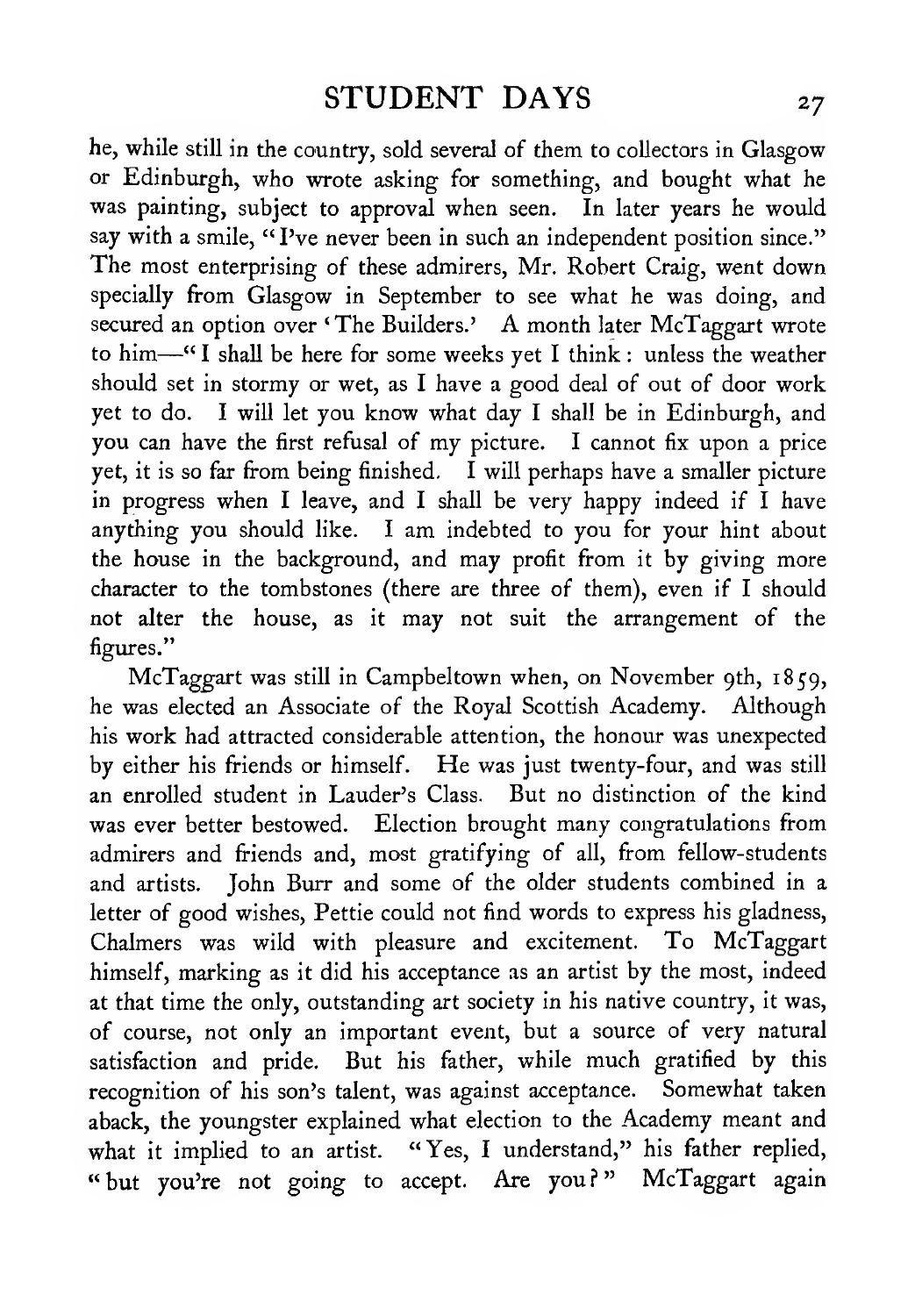explained. Still the old man counselled non-acceptance, for, said he, "You never get anything without having to pay for it in some other way. You are better to be free." McTaggart added, when he told me this, that, had he known then what he learned later, he would have declined.